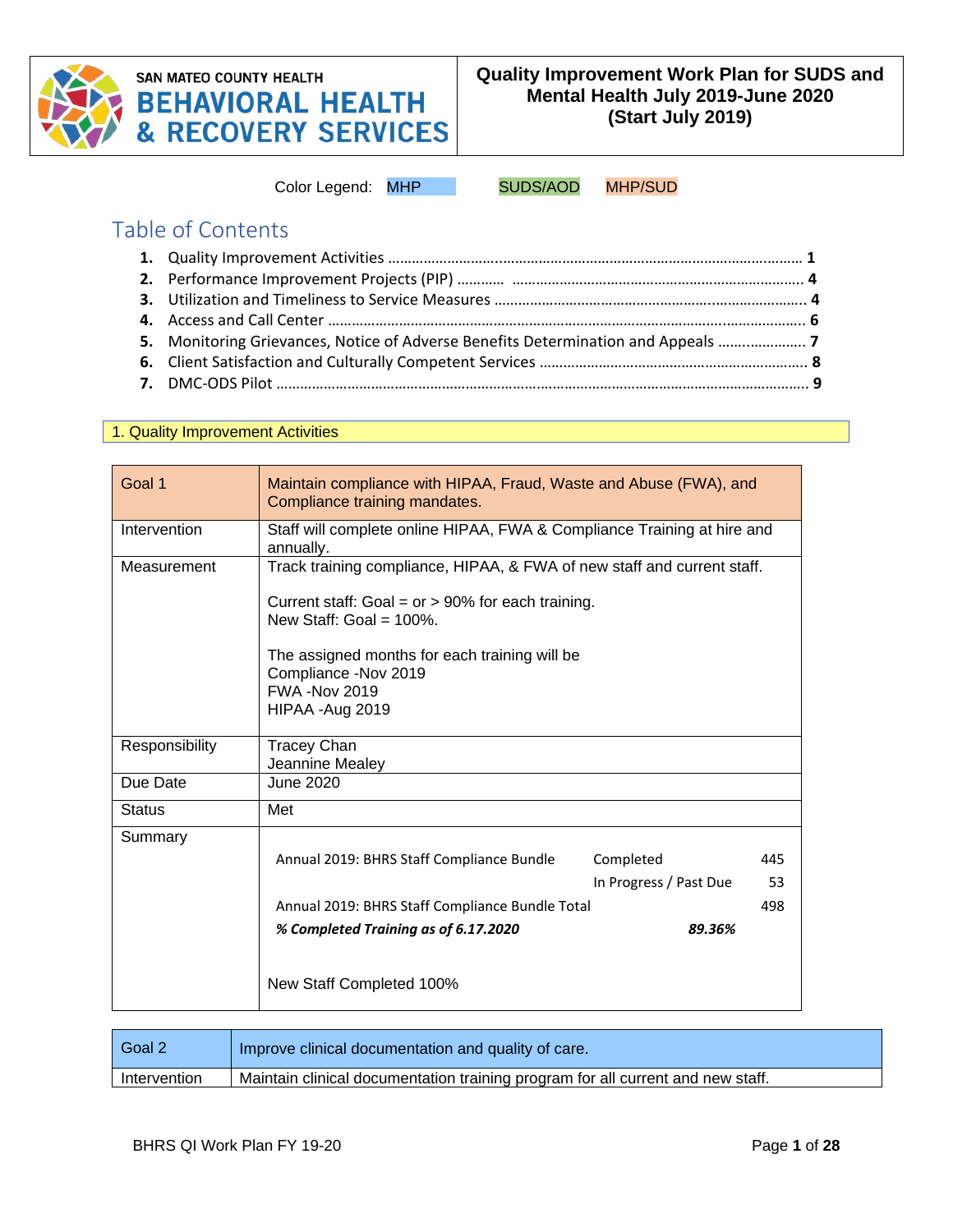| Measurement    | Track compliance of new staff completing the training. New Staff: Goal = 100%.                                                                                                                                                                                                                                                                                                                                                                                                                                                                                                                                                                                                                                                                                                                                                                                                                                                                           |                                               |                   |  |  |  |
|----------------|----------------------------------------------------------------------------------------------------------------------------------------------------------------------------------------------------------------------------------------------------------------------------------------------------------------------------------------------------------------------------------------------------------------------------------------------------------------------------------------------------------------------------------------------------------------------------------------------------------------------------------------------------------------------------------------------------------------------------------------------------------------------------------------------------------------------------------------------------------------------------------------------------------------------------------------------------------|-----------------------------------------------|-------------------|--|--|--|
| Responsibility | <b>Clinical Documentation Workgroup</b><br><b>Amber Ortiz</b><br>Ingall Bull<br>Claudia Tinoco<br><b>Tracey Chan</b>                                                                                                                                                                                                                                                                                                                                                                                                                                                                                                                                                                                                                                                                                                                                                                                                                                     |                                               |                   |  |  |  |
| Due Date       | <b>June 2020</b>                                                                                                                                                                                                                                                                                                                                                                                                                                                                                                                                                                                                                                                                                                                                                                                                                                                                                                                                         |                                               |                   |  |  |  |
| <b>Status</b>  | Met                                                                                                                                                                                                                                                                                                                                                                                                                                                                                                                                                                                                                                                                                                                                                                                                                                                                                                                                                      |                                               |                   |  |  |  |
| Summary        | Training summary 2020 (Jan-May) BHRS Quality Management<br>Report Date 6.16.20<br>QM Training efforts in 2020 as of May 31, 2020.<br>1. ASK QM, with an QM OD for the day to answer questions with 24 hours (if<br>possible). Many questions are received and answered daily. Most questions are<br>related to clinical care, clinical documentation, and billing.<br>2. Staff's charts are audited ongoing. Very specific feedback is sent directly to the staff<br>person and their supervisor.<br>3. Weekly very detailed informational emails were send to all staff related to clinical<br>documentation and billing with special attention to COVOD-19 and telehealth/phone<br>services.<br>4. A series of live webinars were held related to clinical documentation and billing.<br>A series of ONLINE documentation trainings are accessible to all staff and<br>5.<br>contractors at any time. BHRS Trainings are located at www.smcgov.org/LMS |                                               |                   |  |  |  |
|                | Live WEBINAR Provided in 2020 Jan-May 31, 2020                                                                                                                                                                                                                                                                                                                                                                                                                                                                                                                                                                                                                                                                                                                                                                                                                                                                                                           |                                               |                   |  |  |  |
|                | <b>Training Title</b>                                                                                                                                                                                                                                                                                                                                                                                                                                                                                                                                                                                                                                                                                                                                                                                                                                                                                                                                    | <b>Training Start Date</b>                    | Total<br>Attended |  |  |  |
|                | QM COVID-19 Clinical Documentation<br>Recommendations Updates WEBINAR                                                                                                                                                                                                                                                                                                                                                                                                                                                                                                                                                                                                                                                                                                                                                                                                                                                                                    | April 1-1 to 2 pm                             | 124               |  |  |  |
|                | QM COVID-19 Clinical Documentation<br>Recommendations Updates WEBINAR                                                                                                                                                                                                                                                                                                                                                                                                                                                                                                                                                                                                                                                                                                                                                                                                                                                                                    | April 8-1 to 2 pm                             | 99                |  |  |  |
|                | QM COVID-19 Clinical Documentation<br>Recommendations Updates WEBINAR                                                                                                                                                                                                                                                                                                                                                                                                                                                                                                                                                                                                                                                                                                                                                                                                                                                                                    | April 15-1 to 2 pm                            | 75                |  |  |  |
|                | QM COVID-19 Clinical Documentation<br>Recommendations Updates WEBINAR                                                                                                                                                                                                                                                                                                                                                                                                                                                                                                                                                                                                                                                                                                                                                                                                                                                                                    | April 22-1 to 2 pm                            | 88                |  |  |  |
|                | BHRS Mental Health Groups Coding & Documentation<br>WEBINAR                                                                                                                                                                                                                                                                                                                                                                                                                                                                                                                                                                                                                                                                                                                                                                                                                                                                                              | April 28th - Tuesday<br>9:30am to 11:00am     | 18                |  |  |  |
|                | QM COVID-19 Clinical Documentation<br>Recommendations Updates WEBINAR                                                                                                                                                                                                                                                                                                                                                                                                                                                                                                                                                                                                                                                                                                                                                                                                                                                                                    | April 29th -<br>Wednesday 1pm to<br>2pm       | 76                |  |  |  |
|                | QM COVID-19 Clinical Documentation<br>Recommendations Updates WEBINAR                                                                                                                                                                                                                                                                                                                                                                                                                                                                                                                                                                                                                                                                                                                                                                                                                                                                                    | May $13th -$<br>Wednesday 1:00pm<br>to 2:00pm | 72                |  |  |  |
|                | BHRS Legal Updates: Release of Information, Letters for<br>Clients, & Consent for Treatment WEBINAR                                                                                                                                                                                                                                                                                                                                                                                                                                                                                                                                                                                                                                                                                                                                                                                                                                                      | May 26th - Tuesday<br>9:30am to 11:00am       | 15                |  |  |  |
|                | BHRS Legal Updates: Release of Information, Letters for<br>Clients, & Consent for Treatment WEBINAR                                                                                                                                                                                                                                                                                                                                                                                                                                                                                                                                                                                                                                                                                                                                                                                                                                                      | May 28th - Thursday<br>2:30pm to 4:00pm       | 99                |  |  |  |
|                | <b>Grand Total</b>                                                                                                                                                                                                                                                                                                                                                                                                                                                                                                                                                                                                                                                                                                                                                                                                                                                                                                                                       | 9 Live Sessions                               | 666               |  |  |  |
|                | QM webinars:<br>The Webinar Trainings are LIVE.<br>$\bullet$                                                                                                                                                                                                                                                                                                                                                                                                                                                                                                                                                                                                                                                                                                                                                                                                                                                                                             |                                               |                   |  |  |  |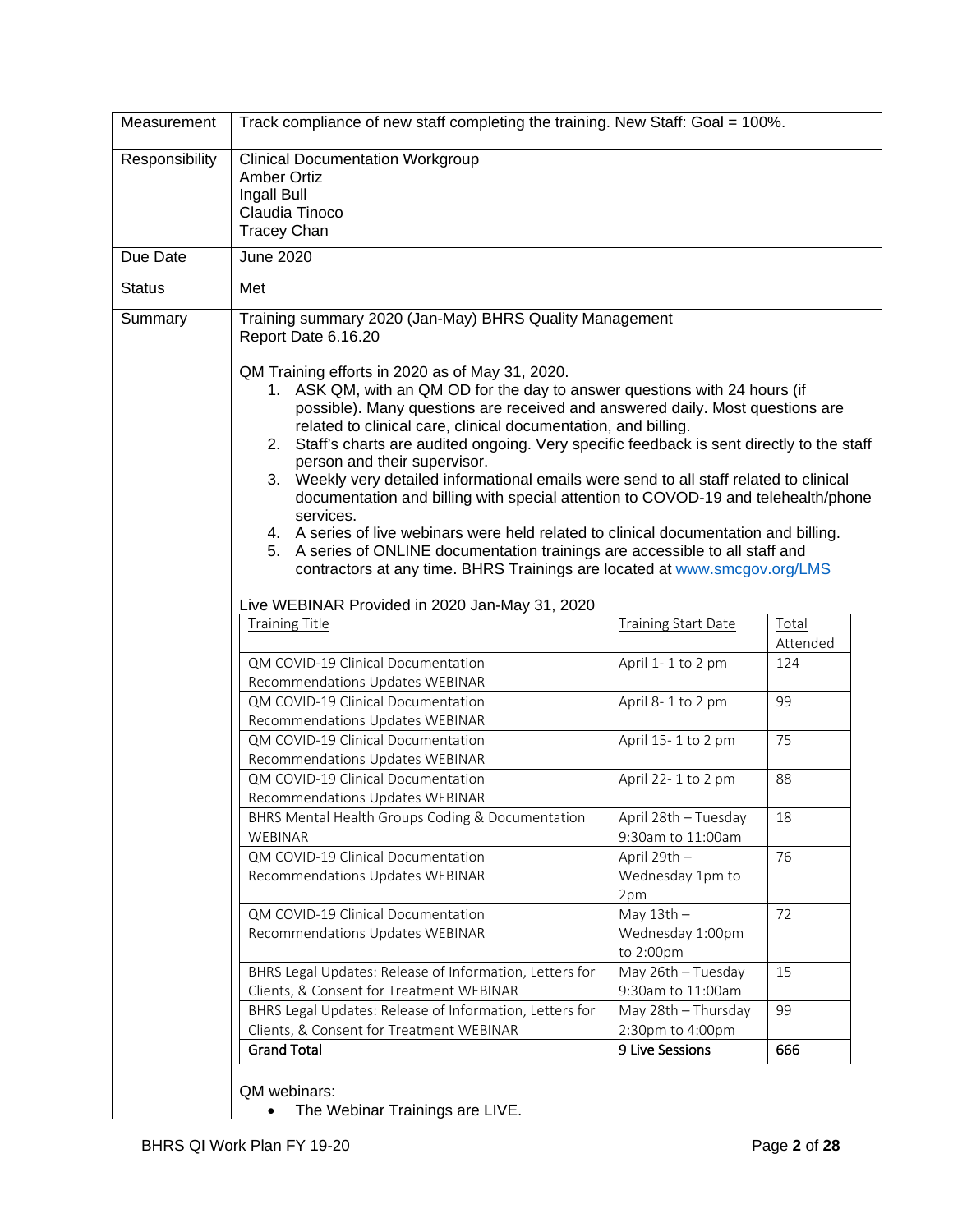| questions are welcomed in our Ask QM email box.<br>The feedback that we are getting is very positive overall! Staff and supervisors state<br>they like and appreciate these trainings.<br>What people like most: being able to ask questions, the Q&A portion, the Polls,<br>specific examples and scenarios.<br>Staff appreciate that a recording of the webinars are posted and that helpful<br>resources are provided.<br>Current Online Training Available to all Staff and BHRS Contractors: |                |
|---------------------------------------------------------------------------------------------------------------------------------------------------------------------------------------------------------------------------------------------------------------------------------------------------------------------------------------------------------------------------------------------------------------------------------------------------------------------------------------------------|----------------|
| Training Title:                                                                                                                                                                                                                                                                                                                                                                                                                                                                                   |                |
| Total Number of People completing the Training Jan-May 31, 2020                                                                                                                                                                                                                                                                                                                                                                                                                                   |                |
| Annual 2019: BHRS Compliance Mandated Training                                                                                                                                                                                                                                                                                                                                                                                                                                                    | 176            |
| Annual 2019: BHRS Fraud, Waste, & Abuse Training                                                                                                                                                                                                                                                                                                                                                                                                                                                  | 178            |
| Annual 2019: BHRS: Confidentiality & HIPAA for Mental Health and AOD: All BHRSv3.3                                                                                                                                                                                                                                                                                                                                                                                                                | 173            |
| Assessments for BHRS Mental Health: Clinical Staff v7.16.19                                                                                                                                                                                                                                                                                                                                                                                                                                       | 13             |
| Avatar Assessment Demonstration for BHRS: Clinical Staff v7.16.19                                                                                                                                                                                                                                                                                                                                                                                                                                 | 12             |
| Avatar Discharges and Transfers for BHRS: Clinical Staff v7.16.19                                                                                                                                                                                                                                                                                                                                                                                                                                 | 4              |
| Avatar OrderConnect for BHRS: Medical Staff v7.16.19                                                                                                                                                                                                                                                                                                                                                                                                                                              | 3              |
| Avatar Progress Note Demonstration for BHRS v7.15.19                                                                                                                                                                                                                                                                                                                                                                                                                                              | 14             |
| Avatar Treatment Plan Demonstration for BHRS v7.15.19                                                                                                                                                                                                                                                                                                                                                                                                                                             | 11             |
| BHRS Confidentiality and HIPAA for MH & AOD: 2018 Annual Update                                                                                                                                                                                                                                                                                                                                                                                                                                   | $\overline{2}$ |
| Client Treatment & Recovery Plan for BHRS Mental Health: Clinical Staff v7.15.19                                                                                                                                                                                                                                                                                                                                                                                                                  | 15             |
| <b>Compliance Training for BHRS</b>                                                                                                                                                                                                                                                                                                                                                                                                                                                               | 1              |
| Compliance Training for BHRS: 2018 Update                                                                                                                                                                                                                                                                                                                                                                                                                                                         | 1              |
| Compliance Training for BHRS: All New Staff v7.14.19                                                                                                                                                                                                                                                                                                                                                                                                                                              | 77             |
| Confidentiality & HIPAA for BHRS Mental Health and AOD: All New Staff v7.16.19                                                                                                                                                                                                                                                                                                                                                                                                                    | 117            |
| Critical Incident Management for BHRS: All New Staff v2_7.14.19                                                                                                                                                                                                                                                                                                                                                                                                                                   | 76             |
| Fraud, Waste, & Abuse Training for BHRS 2018 Annual Update                                                                                                                                                                                                                                                                                                                                                                                                                                        | 1              |
| Fraud, Waste, & Abuse Training for BHRS: All New Staff v7.14.19<br>Introduction to the BHRS Avatar Electronic Medical Record: All New Avatar Users                                                                                                                                                                                                                                                                                                                                                | 100            |
| V7.16.19                                                                                                                                                                                                                                                                                                                                                                                                                                                                                          | 3              |
| Introduction to the BHRS Avatar Electronic Medical Record: All New Avatar Users                                                                                                                                                                                                                                                                                                                                                                                                                   |                |
| v8.21.19                                                                                                                                                                                                                                                                                                                                                                                                                                                                                          | 36             |
| LOCUS Training for BHRS: Adult Program Clinical Staff v7.16.19                                                                                                                                                                                                                                                                                                                                                                                                                                    | 6              |
| Progress Notes for BHRS: Part 1, Writing progress notes v7.15.19                                                                                                                                                                                                                                                                                                                                                                                                                                  | 23             |
| Progress Notes for BHRS: Part 2, Group progress notes v7.15.19                                                                                                                                                                                                                                                                                                                                                                                                                                    | 18             |
| Progress Notes for BHRS: Part 3, Billing for progress notes v7.15.19                                                                                                                                                                                                                                                                                                                                                                                                                              | 19             |
|                                                                                                                                                                                                                                                                                                                                                                                                                                                                                                   | 107<br>9       |
| <b>Grand Total</b>                                                                                                                                                                                                                                                                                                                                                                                                                                                                                |                |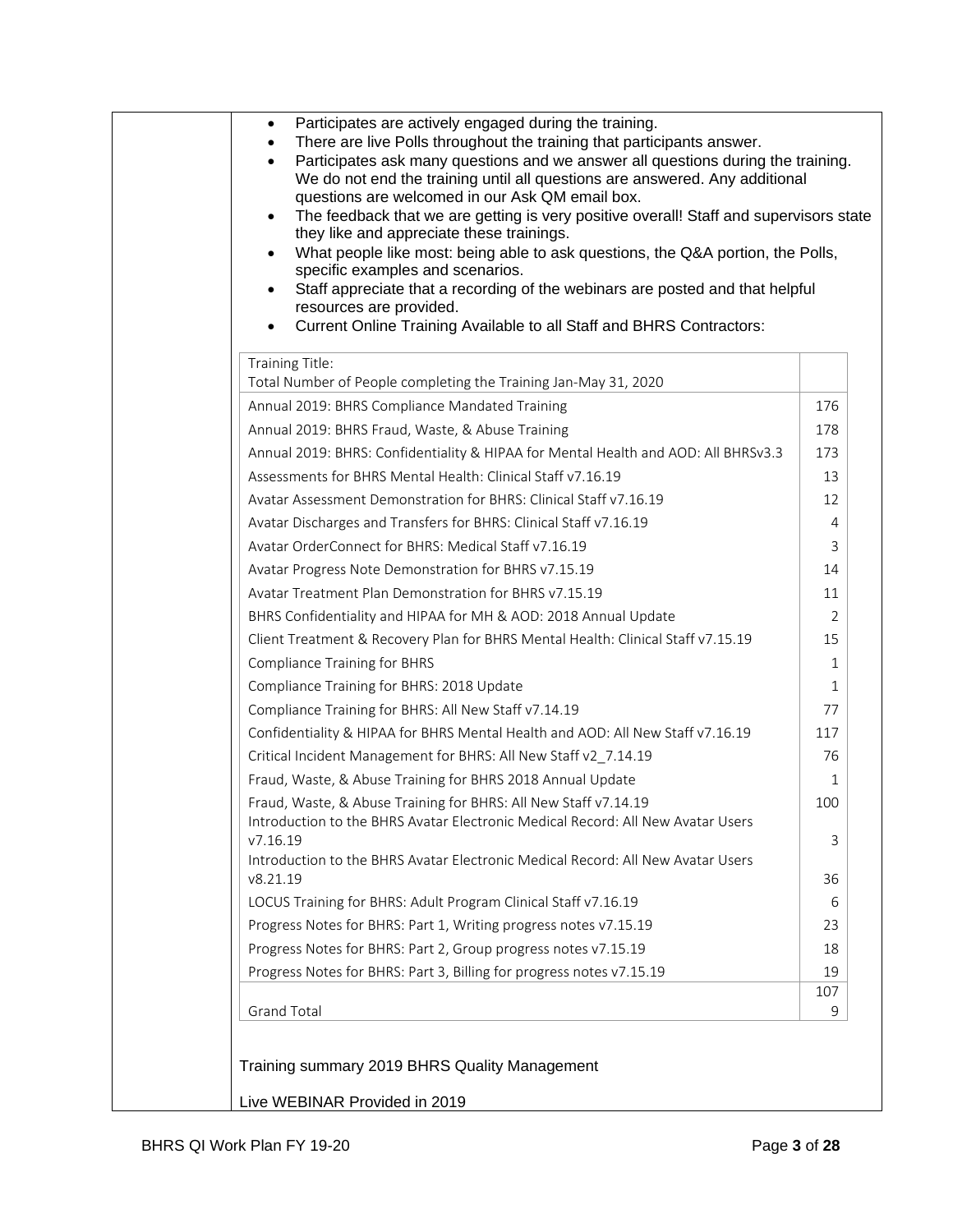| <b>Training Title</b>                                                                                                                          | <b>Training Start Date</b> | Total<br><b>Attende</b> |
|------------------------------------------------------------------------------------------------------------------------------------------------|----------------------------|-------------------------|
|                                                                                                                                                |                            | $\underline{d}$         |
| Assessments & Treatment Plans that will Pass the Audit:<br>WEBINAR                                                                             | 9/3/2019 10:00             | 24                      |
| Assessments & Treatment Plans that will Pass the Audit:<br><b>WEBINAR</b>                                                                      | 9/4/2019 15:00             | 57                      |
| Assessments & Treatment Plans that will Pass the Audit:<br><b>WEBINAR</b>                                                                      | 9/5/2019 9:30              | 43                      |
| Assessments & Treatment Plans that will Pass the Audit:<br>WEBINAR                                                                             | 9/26/2019 12:30            | 43                      |
| BHRS Managed Care & Private Provider Network (PPN)<br>Clinical Documentation: WEBINAR                                                          | 11/14/2019 10:00           | 106                     |
| BHRS Managed Care & Private Provider Network (PPN)<br><b>Clinical Documentation: WEBINAR</b>                                                   | 11/20/2019 14:00           | 100                     |
| Coding & Billing for Meeting with Other Professionals, CFT,<br>Case Conference, and Collaborating with BHRS MH Staff &<br>Contractors: Webinar | 10/30/2019 15:00           | 50                      |
| Coding & Billing for Meeting with Other Professionals, CFT,<br>Case Conference, and Collaborating with BHRS MH Staff &<br>Contractors: Webinar | 11/7/2019 10:00            | 36                      |
| Coding & Billing for Traveling to Appointments and Providing<br>Services in the Community (MH BHRS Staff & Contractors):<br>Webinar            | 10/16/2019 15:00           | 63                      |
| Coding & Billing for Traveling to Appointments and Providing<br>Services in the Community (MH BHRS Staff & Contractors):<br>Webinar            | 10/17/2019 9:30            | 42                      |
| Coding for Progress Notes & Documenting Your Services:<br>WEBINAR                                                                              | 8/27/2019 11:00            | 50                      |
| Coding for Progress Notes & Documenting Your Services:<br>WEBINAR                                                                              | 8/28/2019 15:00            | 65                      |
| Coding for Progress Notes & Documenting Your Services:<br>WEBINAR                                                                              | 8/29/2019 11:00            | 61                      |
| Coding for Progress Notes & Documenting Your Services:<br>WEBINAR                                                                              | 9/25/2019 9:00             | 54                      |
| <b>Grand Total</b>                                                                                                                             |                            | 794                     |

| Goal 3       | Program staff to improve overall compliance with timelines and paperwork requirements.                                                                                                                     |
|--------------|------------------------------------------------------------------------------------------------------------------------------------------------------------------------------------------------------------|
| Intervention | • Maintain system-wide, yearly-audit program.<br>• Send monthly emails with documentation compliance rates to all county program<br>managers and directors to monitor teams' compliance with requirements. |
| Measurement  | Reports sent to programs Monthly                                                                                                                                                                           |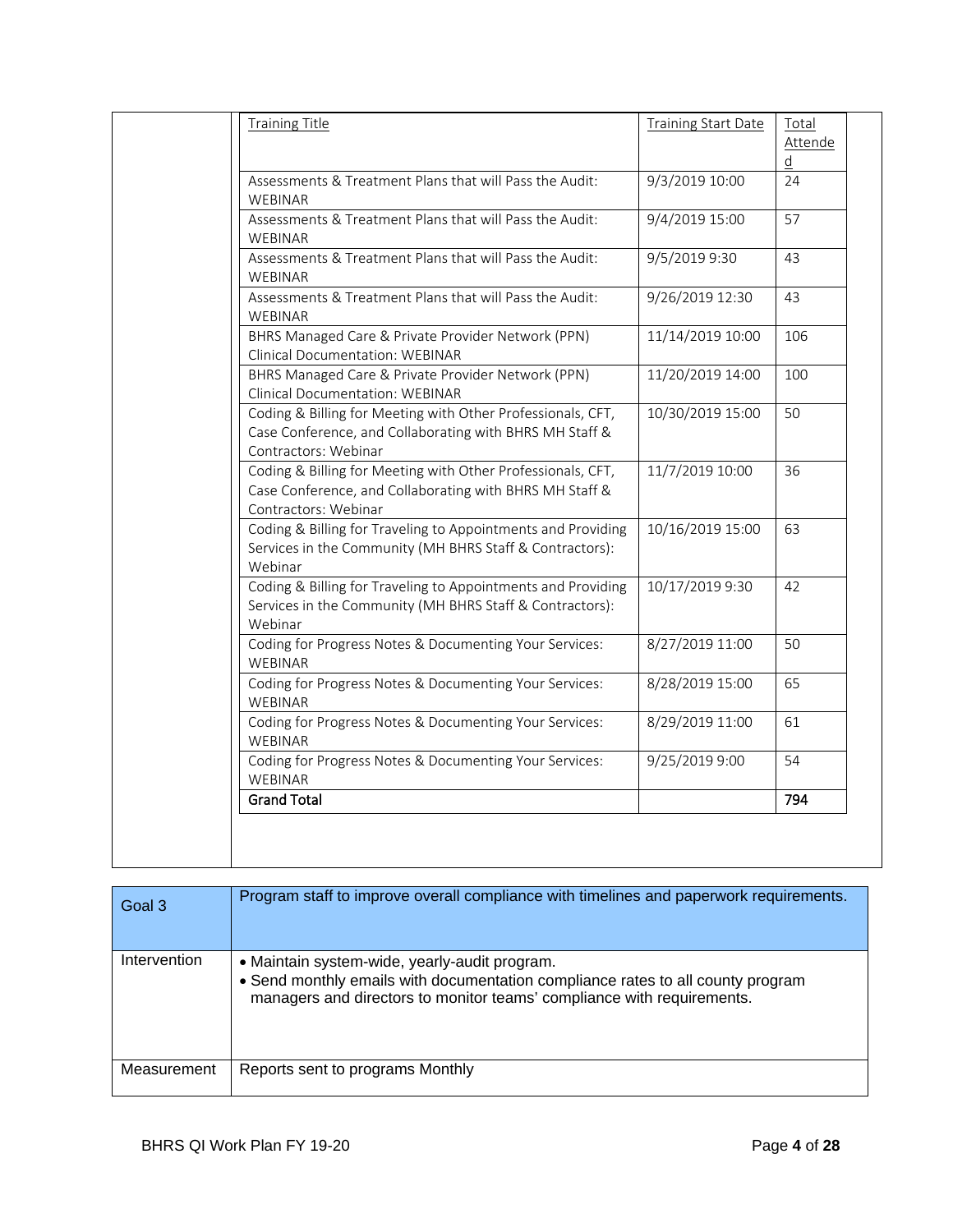| Responsibility | Jeannine Mealey<br><b>Tracey Chan</b><br>A.B. Limin                                                                                                               |                                                                                                                                                                              |                                                                                                                                                         |  |  |  |  |
|----------------|-------------------------------------------------------------------------------------------------------------------------------------------------------------------|------------------------------------------------------------------------------------------------------------------------------------------------------------------------------|---------------------------------------------------------------------------------------------------------------------------------------------------------|--|--|--|--|
| Due Date       | June 2020                                                                                                                                                         |                                                                                                                                                                              |                                                                                                                                                         |  |  |  |  |
| <b>Status</b>  | Met                                                                                                                                                               |                                                                                                                                                                              |                                                                                                                                                         |  |  |  |  |
| Summary        |                                                                                                                                                                   | Monthly reports were sent to all SDMC programs.<br>Documentation compliance rates within acceptable limits- run date 6.16.2020.<br><b>Totals for YOUTH SERVICES - COUNTY</b> |                                                                                                                                                         |  |  |  |  |
|                | <b>Assessments Overdue: 0</b><br>Overdue Assessments 61 + days after Admission: 11<br><b>Total Assessment Overdue: 11</b><br>Assessment Percentage Overdue: 0.89% | # of Open Clients: 1,233<br># Overdue Assessments Not<br>Assigned to Care Coordinator: 3                                                                                     | # Tx Plan Overdue: 48<br>Overdue Tx Plan 61 + days after Admission: 29<br><b>Total Treatment Plans Overdue: 77</b><br>Percentage Tx Plan Overdue: 6.24% |  |  |  |  |
|                | <b>Totals for ADULT SERVICES - COUNTY</b>                                                                                                                         |                                                                                                                                                                              |                                                                                                                                                         |  |  |  |  |
|                | <b>Assessments Overdue: 3</b>                                                                                                                                     | # of Open Clients: 3,416                                                                                                                                                     | # Tx Plan Overdue: 88                                                                                                                                   |  |  |  |  |

| Goal 4         | Maintain disallowances to less than 5% of sample.                                                                                                         |                                 |                                   |                                          |                                                                                                                |                         |                              |
|----------------|-----------------------------------------------------------------------------------------------------------------------------------------------------------|---------------------------------|-----------------------------------|------------------------------------------|----------------------------------------------------------------------------------------------------------------|-------------------------|------------------------------|
| Intervention   | Monitor adherence to documentation standards/completion throughout AVATAR<br>$\bullet$<br>(EMR) System.<br>Send progress reports to county programs.<br>٠ |                                 |                                   |                                          |                                                                                                                |                         |                              |
| Measurement    | $\bullet$<br>$\bullet$                                                                                                                                    |                                 |                                   |                                          | Audit 10% of SDMC System of Care client charts annually<br>Decrease disallowances, Target: Medi-Cal Audit: <5% |                         |                              |
| Responsibility | Jeannine Mealey<br><b>QM Audit Team</b>                                                                                                                   |                                 |                                   |                                          |                                                                                                                |                         |                              |
| Due Date       | <b>June 2020</b>                                                                                                                                          |                                 |                                   |                                          |                                                                                                                |                         |                              |
| <b>Status</b>  | Met                                                                                                                                                       |                                 |                                   |                                          |                                                                                                                |                         |                              |
| Summary        | There was a DHCS chart audit during this time period however San Mateo has not received the<br>report of finding.                                         |                                 |                                   |                                          |                                                                                                                |                         |                              |
|                | Program<br><b>Type</b>                                                                                                                                    | <b>Charts</b><br><b>Audited</b> | <b>Services</b><br><b>Audited</b> | <b>Services</b><br><b>Disallowe</b><br>d | <b>Dollars Audited</b>                                                                                         | <b>Disallowanc</b><br>e | <b>Disallowanc</b><br>e Rate |
|                | Contractor<br>Adult                                                                                                                                       | 69                              | 1458                              | 366                                      | \$<br>251,948.70                                                                                               | \$<br>48,504.56         | 19%                          |
|                | Contractor<br>Youth                                                                                                                                       | 31                              | 668                               | 39                                       | \$.<br>112,083.23                                                                                              | \$<br>5,254.31          | 5%                           |
|                | County<br>Adult                                                                                                                                           | 84                              | 1300                              | 427                                      | \$.<br>232,145.78                                                                                              | \$.<br>62,472.96        | 27%                          |
|                | County<br>Youth                                                                                                                                           | 12                              | 413                               | 55                                       | \$<br>85,981.60                                                                                                | \$<br>7,900.67          | 9%                           |
|                | Private<br>Provider<br><b>Network</b>                                                                                                                     | 83                              | 640                               | 219                                      | \$<br>46,791.58                                                                                                | \$<br>14,488.65         | 31%                          |
|                |                                                                                                                                                           |                                 |                                   |                                          |                                                                                                                |                         |                              |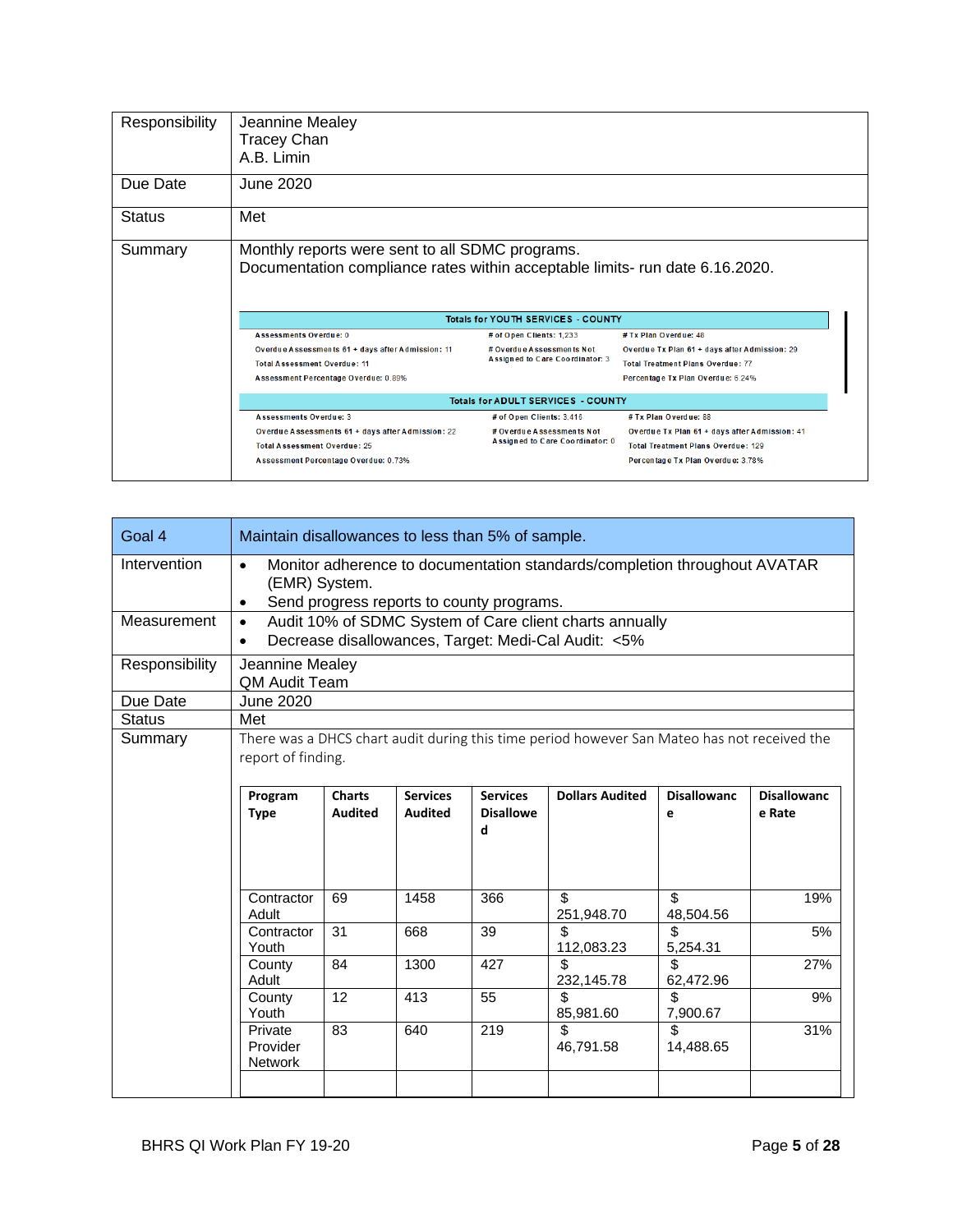| <b>Totals</b> | 279 | 4479 | 1106 | - 17<br>728,950.89 | \$138621.15 | 19% |
|---------------|-----|------|------|--------------------|-------------|-----|
|               |     |      |      |                    |             |     |

| Goal 5                        | Monitor staff satisfaction with QI activities & services.                                                                                                                                                                                                                                                                                                                                                                                                                                                             |
|-------------------------------|-----------------------------------------------------------------------------------------------------------------------------------------------------------------------------------------------------------------------------------------------------------------------------------------------------------------------------------------------------------------------------------------------------------------------------------------------------------------------------------------------------------------------|
| Intervention                  | . Perform Annual Staff Satisfaction Survey: All staff will be sent a survey to rate level<br>of satisfaction with Quality Management Department.<br>• Determine Optimal timing for conducting survey                                                                                                                                                                                                                                                                                                                  |
| Measurement<br>Responsibility | Percentage of staff reporting satisfied/somewhat satisfied with QM support = or ><br>90%.<br>Are you satisfied with the help that you received from the Quality<br>$\bullet$<br>Management staff person?<br>Baseline: Nov 2018-<br>Yes 71.79%, Somewhat 21.79% = 93%, No = 6.41%<br>$\circ$<br>Total responses 108.<br>O<br>Ingall Bull, Jeannine Mealey                                                                                                                                                              |
| Due Date                      | December 2019                                                                                                                                                                                                                                                                                                                                                                                                                                                                                                         |
| <b>Status</b>                 | Met                                                                                                                                                                                                                                                                                                                                                                                                                                                                                                                   |
| Summary                       | The survey was open from Feb 7 <sup>th,</sup> 2020 to Feb 26 <sup>th</sup> 2020.<br>Total Responses: 61 people responded to the survey.<br>Are you satisfied with the help that you received from the Quality Management staff person?<br>Yes 75.47%, Somewhat 16.98% = 92.45%, No = 3.77%<br>If so, were you satisfied with the help that you received from the QM/QI staff<br>person?<br>Answered: 53 Skipped: 9<br>Yes<br>Somewhat<br>No<br>10%<br>30%<br>70%<br>80%<br>20%<br>40%<br>50%<br>60%<br>90% 100%<br>0% |
|                               | <b>ANSWER CHOICES</b><br><b>RESPONSES</b><br>▼<br>40<br>$\bullet$ Yes<br>75.47%                                                                                                                                                                                                                                                                                                                                                                                                                                       |
|                               | 9<br>• Somewhat<br>16.98%                                                                                                                                                                                                                                                                                                                                                                                                                                                                                             |
|                               | $\mathfrak{D}$<br>3.77%<br>$\bullet$ No                                                                                                                                                                                                                                                                                                                                                                                                                                                                               |
|                               | <b>TOTAL</b><br>53                                                                                                                                                                                                                                                                                                                                                                                                                                                                                                    |
|                               |                                                                                                                                                                                                                                                                                                                                                                                                                                                                                                                       |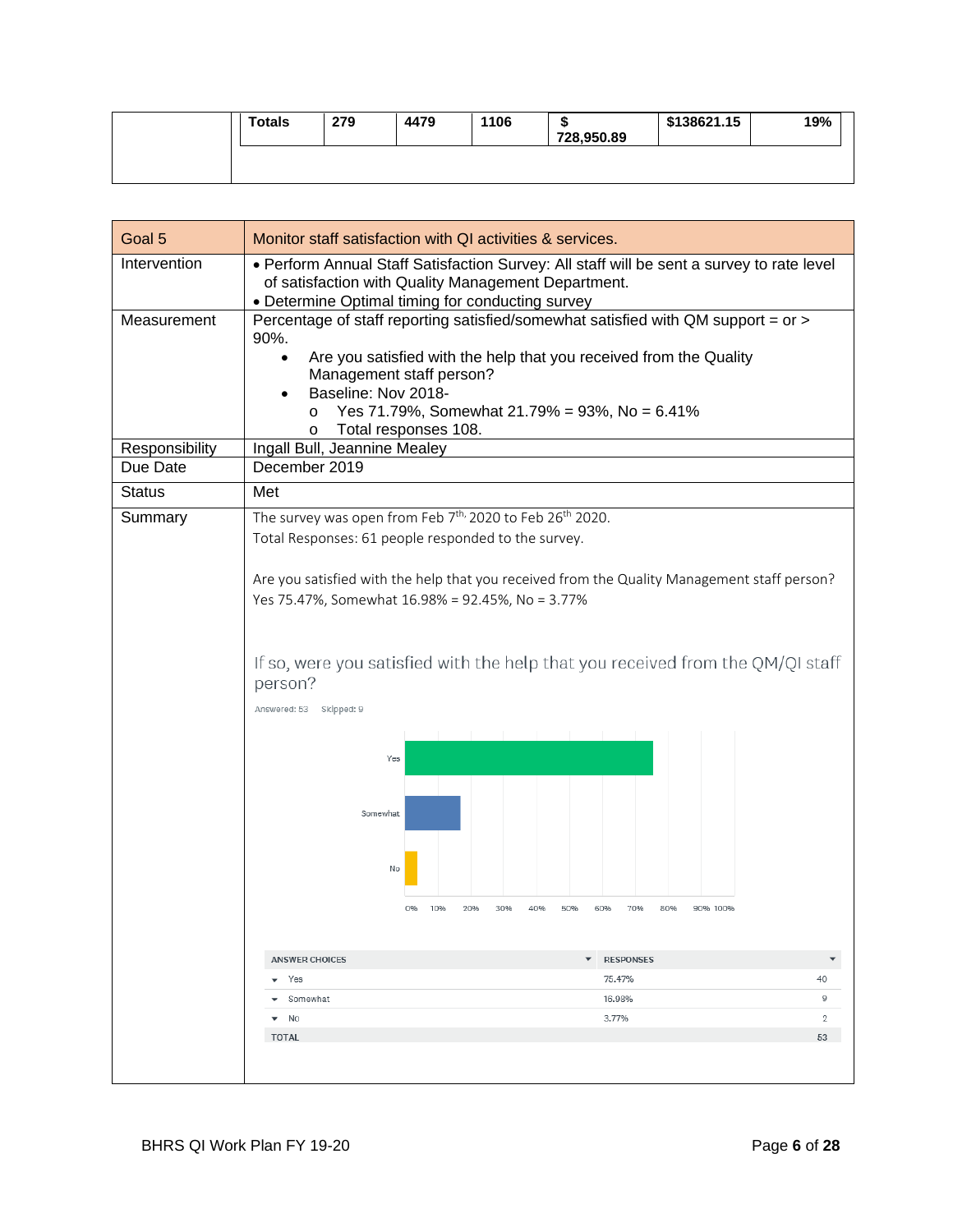| Goal 6         | Create and update policies and procedures in BHRS for Mental Health and<br><b>SUD</b>                             |
|----------------|-------------------------------------------------------------------------------------------------------------------|
| Intervention   | . Update current policies and procedures for new managed care rules.                                              |
|                | Update policy Index.                                                                                              |
|                | · Maintain internal policy committee to address needed policies and                                               |
|                | procedures.<br>· Retire old/obsolete policies.                                                                    |
|                | • Create new, amend existing, and retire obsolete policies                                                        |
| Measurement    | # of Policies Created                                                                                             |
|                | # of Policies Retired                                                                                             |
|                | # of Policies Amended                                                                                             |
| Responsibility | <b>Policy Committee:</b>                                                                                          |
|                | Ingall Bull<br>Claudia Tinoco                                                                                     |
|                | Jeannine Mealey                                                                                                   |
|                | <b>Holly Severson</b>                                                                                             |
|                | Eri Tsujii                                                                                                        |
|                | Annina Altomari                                                                                                   |
|                | <b>Tracey Chan</b>                                                                                                |
|                | Clara Boyden - AOD manager                                                                                        |
| Due Date       | June 2020                                                                                                         |
| <b>Status</b>  | Met<br>In FY 2019-2020 (July 2019 -June 2020) the Policy Committee made the                                       |
| Summary        | following changes:                                                                                                |
|                |                                                                                                                   |
|                | # of Policies Created: 17                                                                                         |
|                | 19-02: Standard Pre-Service Organizational Determinations<br>1.                                                   |
|                | (on 8/28/19) *Managed Care                                                                                        |
|                | 19-03: Expedited Pre-Service Organizational Determinations<br>2.                                                  |
|                | (on 8/28/19) *Managed Care                                                                                        |
|                | 19-04: Utilization Management Program - Interrater Reliability<br>3.                                              |
|                | Testing (on 9/11/19) *Managed Care                                                                                |
|                | 19-05: Medical Necessity Criteria for Specialty Mental Health<br>4.                                               |
|                | <b>Services</b> (on 11/20/19)                                                                                     |
|                | 5. <b>19-06: Provider Directory</b> (on 12/18/19)                                                                 |
|                | 19-07: Provider Selection and Retention (MH Network of Care)<br>6.                                                |
|                | (on 12/21/19)<br>19-08: Credentialing and Re-Credentialing Providers                                              |
|                | 7.<br>(on 12/31/19)                                                                                               |
|                | 8. 20-01: Continuity of Care for Specialty Mental Health                                                          |
|                | (on $1/10/20$ )                                                                                                   |
|                | 9. 20-02: Authorization of Adult Residential Services (on 1/17/20)                                                |
|                | 10. 20-03: Presumptive Transfer (on 1/9/20)                                                                       |
|                | 11. 20-04: Authorization of Youth SMHS (on 1/9/20)                                                                |
|                | 12. 20-05: Utilization Management Program and Authorization of                                                    |
|                | <b>SMHS</b> (on 1/9/20)                                                                                           |
|                | 13. 20-06: Utilization Management of Inpatient Psychiatric                                                        |
|                | <b>Services</b> (on 2/4/20)                                                                                       |
|                | 14. 20-07: Medication Monitoring for Youth (on 1/8/20)                                                            |
|                | 15. 20-08: Full Service Partnership (on 5/11/20)                                                                  |
|                | 16. 20-09: MHSA Administration and Components (on 6/4/20)<br>17. 20-10: MHSA Issue Resolution Process (on 6/4/20) |
|                |                                                                                                                   |
|                |                                                                                                                   |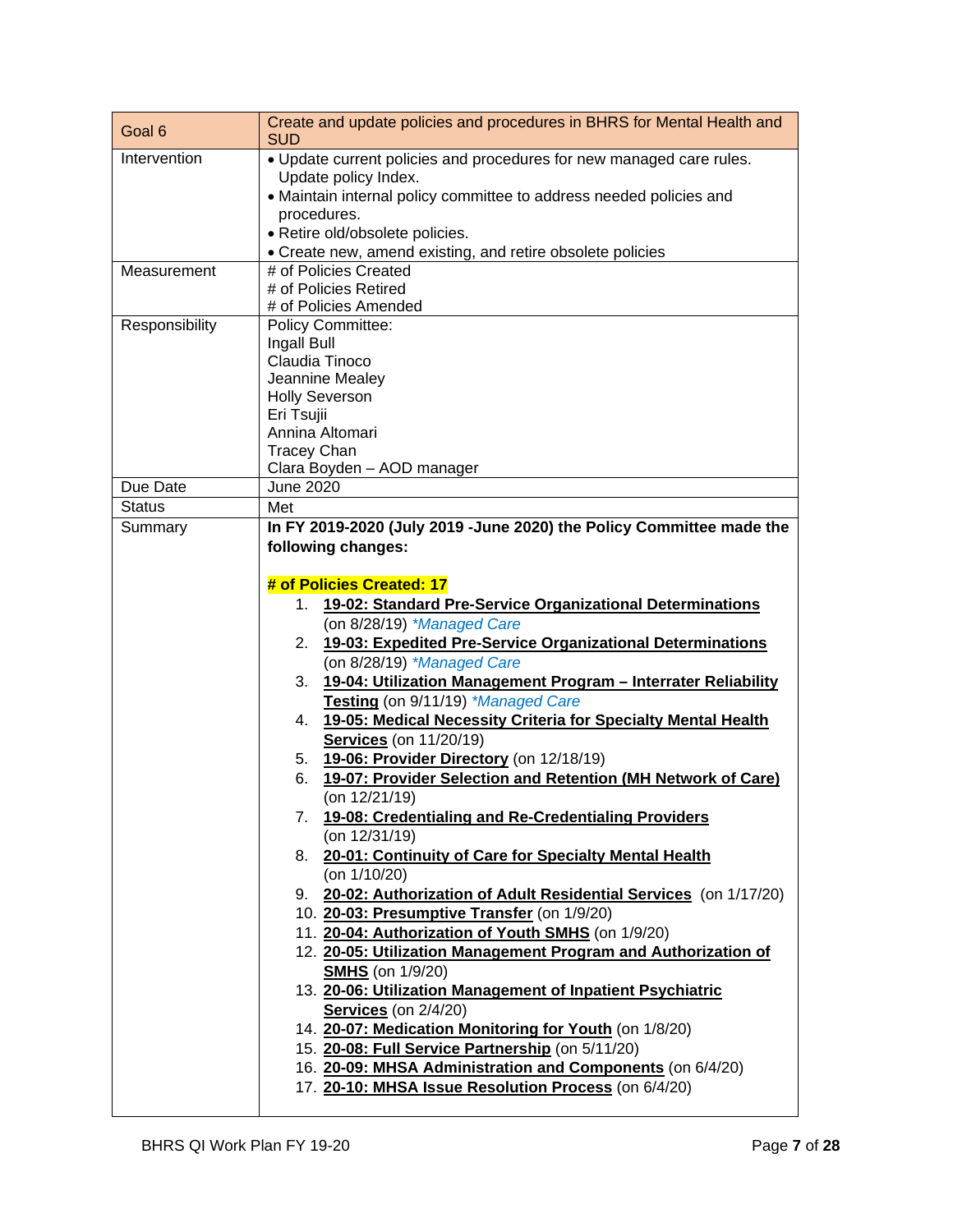|    | # of Policies Retired: 16                                          |
|----|--------------------------------------------------------------------|
| 1. | 92-09: Adult and Older Adult Eligibility Criteria (superseded by   |
|    | 19-05: Medical Necessity Criteria for SMHS on 11/20/19)            |
|    | 2. 96-12: Medical Necessity - Adults Receiving System of Care      |
|    | Services - Procedure for Reassessment (superseded by 19-05:        |
|    | Medical Necessity Criteria for SMHS on 11/20/19)                   |
| 3. | 05-03: Eligibility Criteria, Child/Youth (superseded by 19-05:     |
|    | Medical Necessity Criteria for SMHS on 11/20/19)                   |
|    | 4. 98-03: Provider Contracts (superseded by 19-07: Provider        |
|    | Selection and Retention on 12/31/19)                               |
| 5. | 98-07: Provider Selection and Performance Criteria                 |
|    | (superseded by 19-07: Provider Selection and Retention on          |
|    | 12/31/19)                                                          |
|    | 6. 98-16: Credentialing for County Licensed Professional Staff     |
|    | (superseded by 19-08: Credentialing and Re-Credentialing           |
|    | Providers on 12/31/19)                                             |
|    | 7. 98-08: Credentialing Committee (superseded by 19-08:            |
|    | Credentialing and Re-Credentialing Providers on 12/31/19)          |
|    | 8. 98-09: Delegation of Credentialing, Credentialing,              |
|    | Recertification or Reappointment of Individual Practitioners       |
|    | (superseded by 19-08: Credentialing and Re-Credentialing           |
|    | Providers on 12/31/19)                                             |
|    | 9. 04-01: Compliance Policy for Funded Services Provided by        |
|    | Contracted Organizational Providers (superseded by 19-08:          |
|    | Credentialing and Re-Credentialing Providers on 12/31/19)          |
|    | 10. 04-02: Employee and On-site Contractor Screening and           |
|    | <b>Orientation</b> (superseded by 19-08: Credentialing and Re-     |
|    | Credentialing Providers on 12/31/19)                               |
|    | 11. 04-03: New Professional Contractors, Screening and             |
|    | <b>Orientation</b> (superseded by 19-08: Credentialing and Re-     |
|    | Credentialing Providers on 12/31/19)                               |
|    | 12. 03-03: Grievance and Appeal System (superseded by 19-01:       |
|    | Consumer Problem Resolution & NOA on 6/21/19)                      |
|    | 13. 04-10: Notice of Action (superseded by 19-01: Consumer         |
|    | Problem Resolution & NOA on 6/21/19)                               |
|    | 14. 99-08: Referral Procedures (Inpatient) Special Circumstances   |
|    | (superseded by 20-06: Utilization Management of Inpatient          |
|    | Psychiatric Services on 2/4/20)                                    |
|    | 15. 00-06: Client Access to Mental Health Record (superseded by    |
|    | 20-06: Utilization Management of Inpatient Psychiatric Services on |
|    | 2/4/20                                                             |
|    | 16. 05-06: Clinical Forms (retired without replacement on 8/1/19)  |
|    |                                                                    |
|    | # of Policies Amended/Technical Edits: 19                          |
| 1. | 98-14: Fingerprinting of BHRS Providers (on 1/8/20)                |
| 2. | 99-01: Services to Clients in Primary or Preferred Languages       |
|    | (on 1/9/20)                                                        |
|    | 3. 99-03: Medication Room Management (on 2/11/20)                  |
|    | 4. 99-09: Private Provider Contracts- Language Capabilities (on    |
|    | 1/9/20                                                             |
| 5. | 01-08: Bilingual Salary Differential - Spanish and Tagalog         |
|    | Speaking Staff (on 1/9/20)                                         |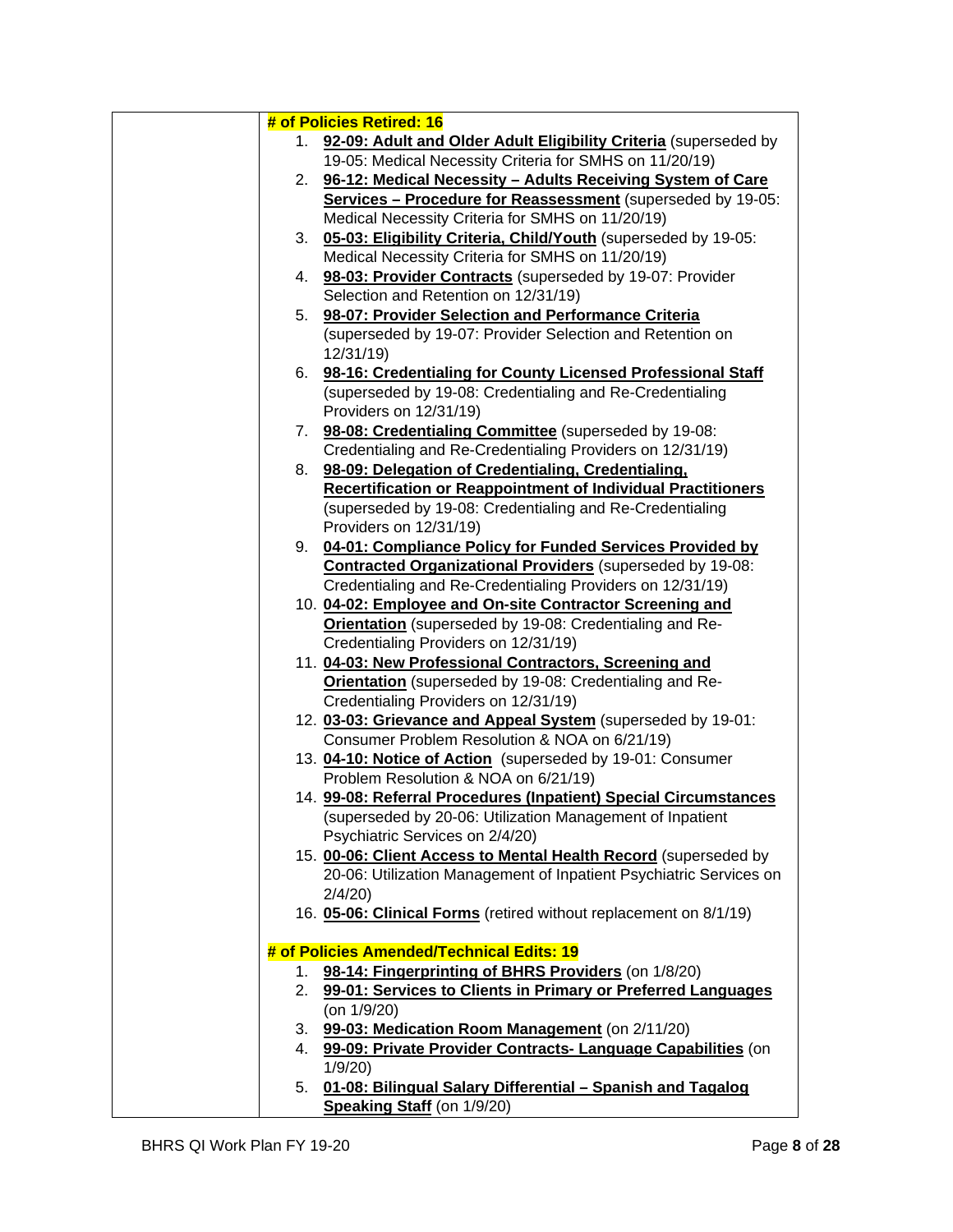| 6. 03-01: Confidentiality/Privacy of Protected Health Information   |
|---------------------------------------------------------------------|
| (on $5/15/20$ )                                                     |
| 7. 03-02: Notice of Privacy Practices (on 10/19)                    |
| 8. 05-01: Translation of Written Materials (on 1/9/20)              |
| 9. 05-05: Admission Materials (on 1/9/20)                           |
| 10. 98-05: Credentialing for Independent Contracted Providers (on   |
| 10/25/19 & 1/16/20)                                                 |
| 11. 17-01: Electronic Medical Record Security and Electronic        |
| Signatures (on 1/10/20)                                             |
| 12. 18-01: Cultural Humility, Equity and Inclusion Framework;       |
| <b>Implementation of CLAS Standards (on 1/9/20)</b>                 |
| 13. 19-01: Consumer Problem Resolution & NOA (on 10/10/19 &         |
| 1/9/20                                                              |
| 14. 19-08: Credentialing and Re-Credentialing Providers (on 1/9/20) |
| 15. 20-06: Utilization Management of Inpatient Psychiatric          |
| <b>Services</b> (on 2/24/20)                                        |
| 16. 93-11: Critical Incident Reporting (on 11/18/19)                |
| 17. 98-01: Change of Clinician Request (on 10/25/19)                |
| 18. 16-02: SMC BHRS Code of Conduct (on 12/18/19)                   |
| 19. 17-02: Delegation Oversight & Audit Program (on 12/18/19)       |
|                                                                     |
| Policy Index was last updated on: 2/25/20. An updated version is    |
| currently in progress to reflect recently passed policies.          |
|                                                                     |
| Policy Committee for FY 2019-2020 included QM members: Ingall Bull, |
| Claudia Tinoco, Jeannine Mealey, Holly Severson, Eri Tsujii, Annina |
| Altomari, Tracey Chan                                               |
|                                                                     |

| Goal 7         | Comply with QIC Policy and maintain voting membership that represents all<br>parts BHRS                                                                                                            |
|----------------|----------------------------------------------------------------------------------------------------------------------------------------------------------------------------------------------------|
| Intervention   | Review/amend QIC Policy as necessary.<br>Maintain QIC voting membership that represents BHRS system                                                                                                |
| Measurement    | Ensure compliance with QIC Policy: communicate with QIC members<br>$\bullet$<br>as necessary.<br>Verify and document QIC Voters that represents BHRS system by<br>$\bullet$<br>6/2020 (continuous) |
| Responsibility | Ingall Bull<br><b>Holly Severson</b>                                                                                                                                                               |
| Due Date       | June 2020                                                                                                                                                                                          |
| <b>Status</b>  | Met                                                                                                                                                                                                |
| Summary        | Policy 16-11: Quality Improvement Committee was last updated<br>on 6/25/19.                                                                                                                        |

| Goal 8       | Improve Usability of the EMR system (Avatar)                                                                                                                                                                                                                |
|--------------|-------------------------------------------------------------------------------------------------------------------------------------------------------------------------------------------------------------------------------------------------------------|
| Intervention | Develop Consoles and Widgets that will make client information more easily<br>$\bullet$<br>accessible<br>Implement Consoles and push out throughout the EMR<br>$\bullet$<br>Develop a post implementation survey for collecting user feedback.<br>$\bullet$ |
| Measuremen   | • Go live Date<br>• Post implementation survey results for user acceptance and feedback                                                                                                                                                                     |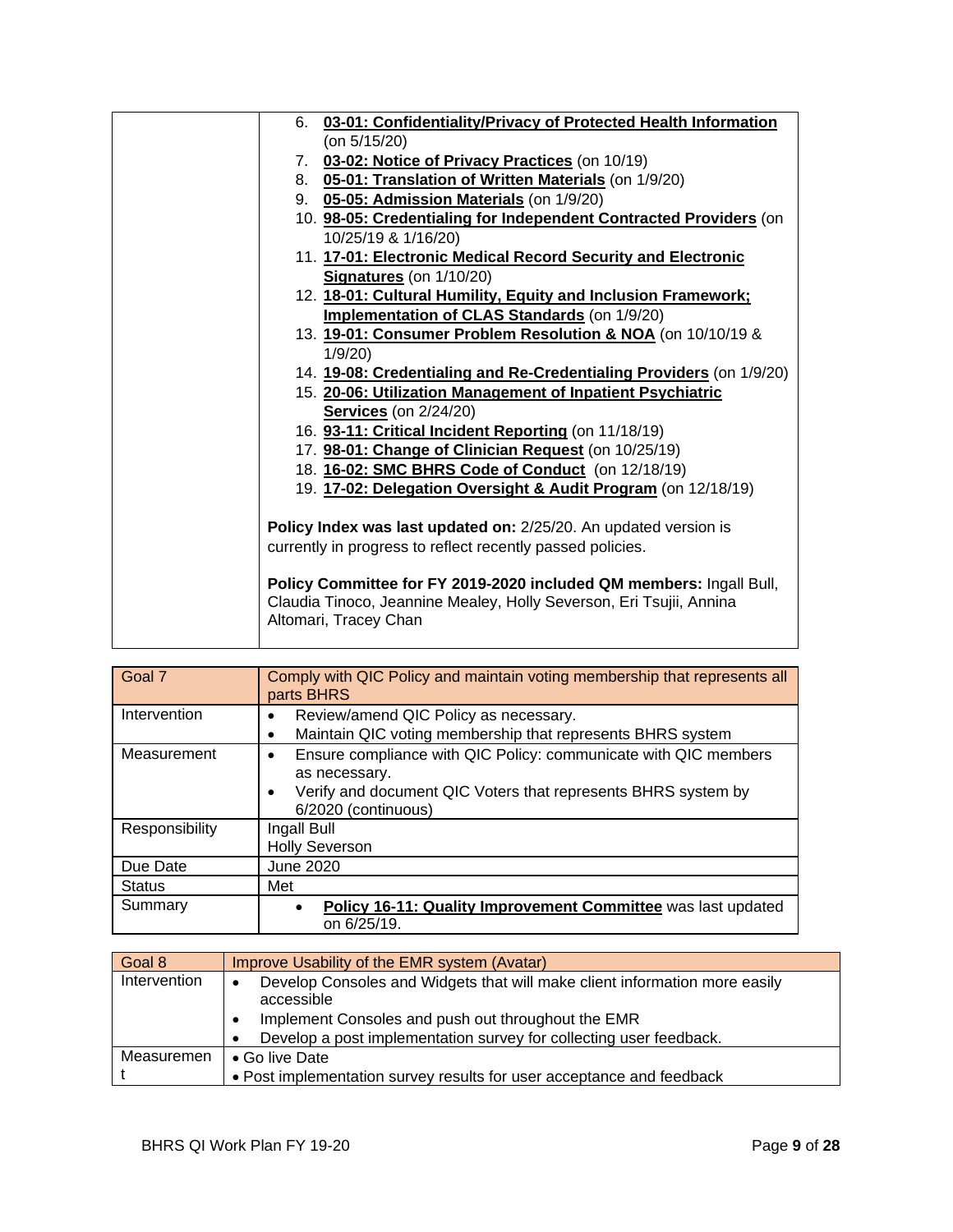| Responsibilit | Kim Pijma                                                                                                                                                                                                                                                                                                                                                                                                                                                                                                                                                                                                                                                                                                                                                                                                                                                              |
|---------------|------------------------------------------------------------------------------------------------------------------------------------------------------------------------------------------------------------------------------------------------------------------------------------------------------------------------------------------------------------------------------------------------------------------------------------------------------------------------------------------------------------------------------------------------------------------------------------------------------------------------------------------------------------------------------------------------------------------------------------------------------------------------------------------------------------------------------------------------------------------------|
|               | QM Team                                                                                                                                                                                                                                                                                                                                                                                                                                                                                                                                                                                                                                                                                                                                                                                                                                                                |
| Due Date      | September 2019                                                                                                                                                                                                                                                                                                                                                                                                                                                                                                                                                                                                                                                                                                                                                                                                                                                         |
| <b>Status</b> | <b>Sent</b>                                                                                                                                                                                                                                                                                                                                                                                                                                                                                                                                                                                                                                                                                                                                                                                                                                                            |
| Summary       | The new Consoles for the Avatar system were deployed in the fall of 2019. These<br>consoles contain a collectin of Widgets that display important information on clients to<br>the user without having to search through the chart. The new Consoles include the<br>following widgets. We did not complete an after implementation survey due to resource<br>restriction caused by the COVID-19 Health emergency.<br>1. Treatment Plan Interventions- Displays current active interventions that are<br>approved on the treatment plan.<br>2. Current Diagnosis<br>3.<br>Treatment Plan Over Due for Caseload - Displase Tx Plans that are<br>overdue for a User's caseload<br>4. Consent Tracking - displays current consents on file for the client.<br>Assessment View - Displays the history and direct access to all assessments<br>5.<br>on file for the client. |
|               | <b>Treatment Plan Interventions</b><br>$\bm{\phi}$ - $\bm{\epsilon}$<br><b>Dx For Current Assessment V2</b><br>$\phi$ - $\epsilon$                                                                                                                                                                                                                                                                                                                                                                                                                                                                                                                                                                                                                                                                                                                                     |
|               | Episode: 68 Diagnosing Practictioner :HEISLER, CHERYL<br>DX:<br><b>Individual Therapy</b><br>Admission 11-19-2020<br><b>Duration: 9 Months</b><br><b>Start Date:</b><br><b>End Date:</b><br>Episode: Program:<br><b>Individual Therapy</b><br>410307 OASIS<br>08/25/2021<br>64                                                                                                                                                                                                                                                                                                                                                                                                                                                                                                                                                                                         |
|               | 08/26/2020<br>Frequency: Every 2 Months<br>Primary Dx: HEISLER, CHERYL, F32.9, Major depressive disorder, single episode,<br>unspecified, R45.89<br>Additional Dx: CHU,HUNG-MING, F10.20,Alcohol use disorder, moderate,F10.20<br><b>Individual Therapy</b><br>Program:<br><b>Duration: 9 Months</b><br><b>End Date:</b>                                                                                                                                                                                                                                                                                                                                                                                                                                                                                                                                               |
|               | <b>Episode:</b><br><b>Start Date:</b><br>410000 NORTH<br><b>Individual Therapy</b><br>08/26/2020<br>08/25/2021<br>61<br>Frequency: Every 2 Months<br><b>COUNTY YOUTH</b>                                                                                                                                                                                                                                                                                                                                                                                                                                                                                                                                                                                                                                                                                               |
|               | $\phi - \epsilon$<br><b>Treatment Plan Overdue for Caseload</b><br><b>PATID</b><br><b>CLIENT NAME</b><br>EP<br><b>Admit</b><br><b>STATUS</b><br><b>DUE DATE</b><br><b>PROGRAM</b><br>88<br>2019-10-10<br><b>Still in Draft</b><br>02/26/2021<br>997301 BRIDGES TO WELLNESS - WPC<br>57<br>2019-12-02<br><b>Still in Draft</b><br>12/01/2021<br>410101 NORTH COUNTY ADULT                                                                                                                                                                                                                                                                                                                                                                                                                                                                                               |
|               |                                                                                                                                                                                                                                                                                                                                                                                                                                                                                                                                                                                                                                                                                                                                                                                                                                                                        |

| l Goal 9 | Tracking Incident Reports (IR) |
|----------|--------------------------------|
|          |                                |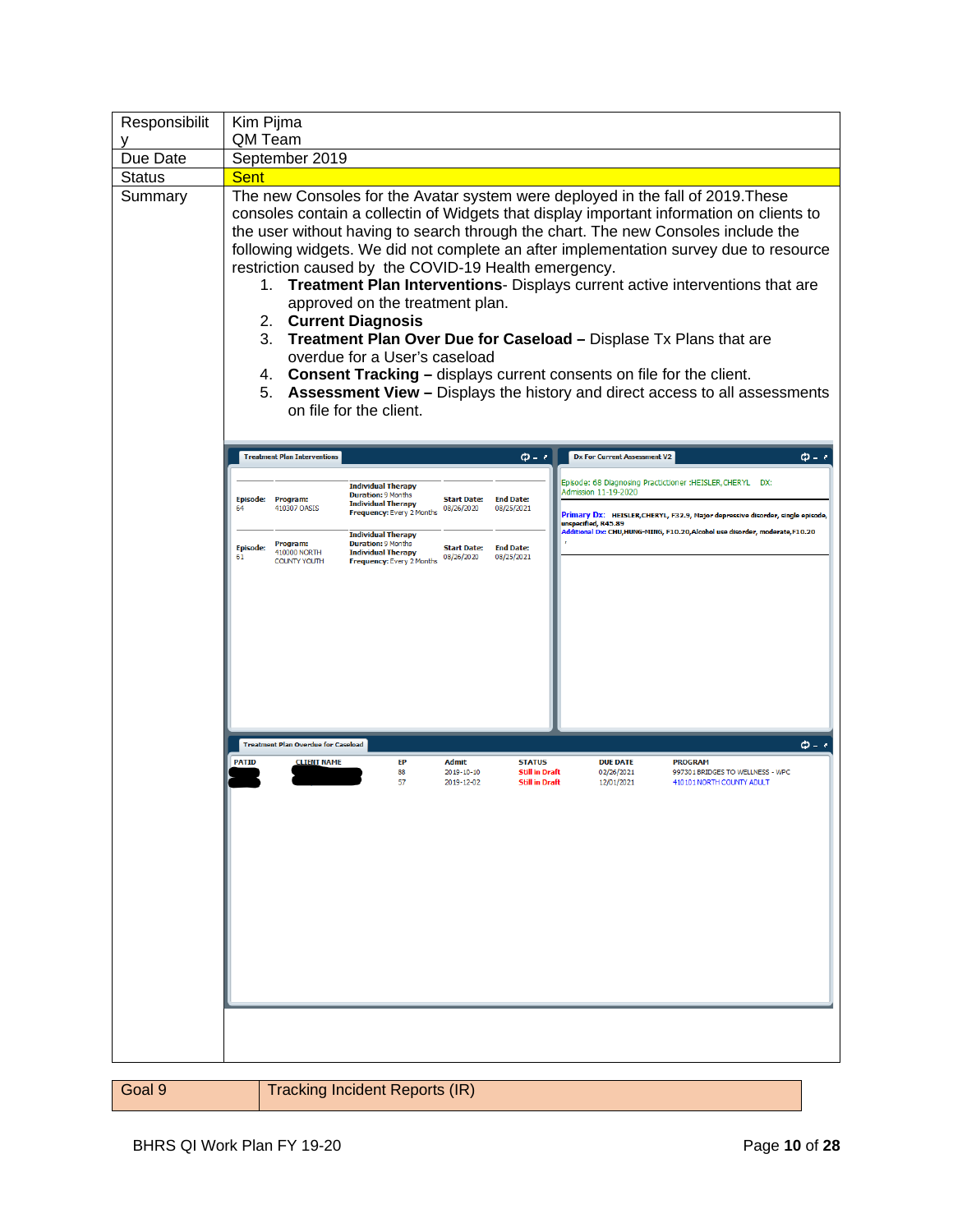| Intervention   | • Continue to monitor and track all Incident reports.                                                                                                                                                                                                  |
|----------------|--------------------------------------------------------------------------------------------------------------------------------------------------------------------------------------------------------------------------------------------------------|
|                | • Present data to Executive Team                                                                                                                                                                                                                       |
|                | • Report trends and current data to QIC and leadership                                                                                                                                                                                                 |
|                | • Enter deaths and major incident in to System to See                                                                                                                                                                                                  |
| Measurement    | Annual Reports to Executive Team and QIC                                                                                                                                                                                                               |
| Responsibility | <b>Tracey Chan</b>                                                                                                                                                                                                                                     |
| Due Date       | <b>June 2020</b>                                                                                                                                                                                                                                       |
| <b>Status</b>  | <b>Partially Complete</b>                                                                                                                                                                                                                              |
| Summary        | QM continues manage the Incident reporting process. Presentation had not<br>occured when COVID-19 Health emergency was implemented. This<br>delayed the presentation of this material. Below is a breakdown of Incident<br>report for the fiscal year. |

## 2. Performance Improvement Projects (PIP)

| Goal 1         | BHRS will develop two on going Performance Improvement Projects (PIP)                                                                                                                                                                                                                                                                                                                                                                                                                                                                                                                                                                                                                                                                                                                                                                                                      |
|----------------|----------------------------------------------------------------------------------------------------------------------------------------------------------------------------------------------------------------------------------------------------------------------------------------------------------------------------------------------------------------------------------------------------------------------------------------------------------------------------------------------------------------------------------------------------------------------------------------------------------------------------------------------------------------------------------------------------------------------------------------------------------------------------------------------------------------------------------------------------------------------------|
|                | for the MHP                                                                                                                                                                                                                                                                                                                                                                                                                                                                                                                                                                                                                                                                                                                                                                                                                                                                |
| Intervention   | Gather baseline data from BHRS sources to identify improvement<br>$\bullet$<br>areas.<br>Form a PIP committee to select improvement areas to focus on for a<br>$\bullet$<br>clinical PIP and a non-clinical PIP based on data gathered.<br>Identify interventions to address the identified problem(s).<br>$\bullet$<br>Identify a population (Adult and/or Youth) for the PIP.<br>$\bullet$                                                                                                                                                                                                                                                                                                                                                                                                                                                                               |
| Measurement    | Development of 2 PIP's that are rated as active and meet EQRO<br>$\bullet$<br>standards<br><b>Committee Minutes</b><br>$\bullet$                                                                                                                                                                                                                                                                                                                                                                                                                                                                                                                                                                                                                                                                                                                                           |
| Responsibility | Eri Tsujii                                                                                                                                                                                                                                                                                                                                                                                                                                                                                                                                                                                                                                                                                                                                                                                                                                                                 |
| Due Date       | October 2019                                                                                                                                                                                                                                                                                                                                                                                                                                                                                                                                                                                                                                                                                                                                                                                                                                                               |
| <b>Status</b>  | <b>Partially Completed</b>                                                                                                                                                                                                                                                                                                                                                                                                                                                                                                                                                                                                                                                                                                                                                                                                                                                 |
| Summary        | PIP 1: Timely Initial Assessment PIP. Youth system was experiencing<br>delays in getting new clients in for their initial assessment, which led to<br>delays in accessing treatment. This PIP is to develop form in Avatar that<br>can help clinicians keep track of when requests for services come in, and<br>require staff to have appointment times set aside each week that are<br>available for initial assessments with new clients. Intervention began to be<br>implemented in February 2020. COVID-19 led to a pause in this new<br>process in March 2020. Committee made modifications to the process to<br>account for telehealth/phone appointments. Modified PIP interventions<br>resumed in mid-April 2020. PIP is measuring the number of days it takes<br>for new clients to be offered and attend their initial assessment and<br>treatment appointments. |
|                | PIP 2: Youth PES PIP. New clients who entered our system through PES<br>were experiencing delays in access to treatment. A number of factors were<br>identified that were contributing this delay that were specific to Youth Case<br>Management's role in linking client's to treatment. Committee identified<br>ways in which YCM could standardize their information gathering and<br>referral making process so that treatment teams would have the<br>information treatment teams need in order to set an initial appointment and<br>assign a therapist in a timely manner. This intervention required the<br>creation of a new form in Avatar. COVID-19 impacted the creation of this<br>form as the IT team needed to focus their resources and staff on getting                                                                                                    |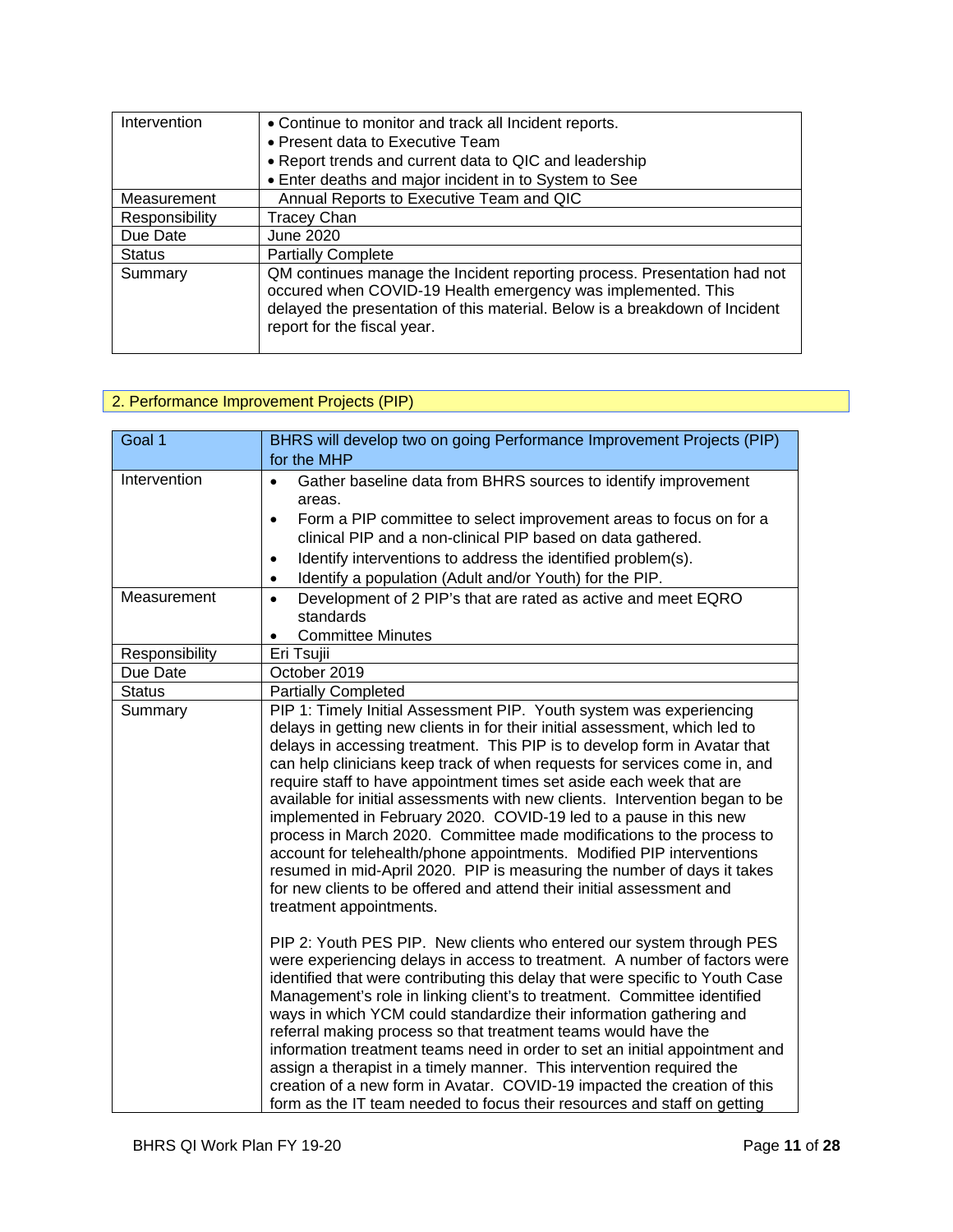| staff equipped for teleworking. The PIP intervention has not yet been   |
|-------------------------------------------------------------------------|
| implemented. When the intervention is able to be implemented, this PIP  |
| will measure the number of days it takes for youth discharged from PES, |
| who are not previously connected to BHRS service, to attend their first |
| follow-up appointment after PES discharge.                              |

| Goal 2         | Identify new PIP interventions for the current fiscal year.                                                                                                                                                                                                                                   |
|----------------|-----------------------------------------------------------------------------------------------------------------------------------------------------------------------------------------------------------------------------------------------------------------------------------------------|
| Intervention   | Review recent ODS data, client feedback data, grievances, and other<br>$\bullet$<br>data to identify possible clinical and administrative improvement areas.<br>Work with the ODS QI subcommittee for input into direction and<br>$\bullet$<br>selection of clinical and administrative PIPs. |
| Measurement    | <b>Meeting Minutes</b><br>$\bullet$                                                                                                                                                                                                                                                           |
|                | <b>Developed PIPs</b>                                                                                                                                                                                                                                                                         |
| Responsibility | Clara Boyden                                                                                                                                                                                                                                                                                  |
|                | Diana Hill                                                                                                                                                                                                                                                                                    |
|                | Mary Fullerton                                                                                                                                                                                                                                                                                |
|                | Ingall Bull                                                                                                                                                                                                                                                                                   |
|                | Eri Tsujii                                                                                                                                                                                                                                                                                    |
| Due Date       | June 2020                                                                                                                                                                                                                                                                                     |
| <b>Status</b>  | <b>Implementation Delayed Due to COVID-19 Health Emergency</b>                                                                                                                                                                                                                                |
| Summary        | PIPs developed. Implementation of admin and clinical PIPs focused on<br>increasing treatment admissions was delayed due to COVID shelter in<br>place order effective 3/17/2020.                                                                                                               |

## 3. Utilization and Timeliness to Service Measures

| Goal 1         | The MHP's Utilization Management (UM) Program shall evaluate medical<br>necessity, appropriateness and efficiency of services provided to Medi-Cal<br>beneficiaries prospectively or retrospectively. (MHP Contract, Ex. A, Att. 5)                                                                                                                                                                                                                                                                                                                                                                                                                                                                                                                                                                                                                                                                                                                            |
|----------------|----------------------------------------------------------------------------------------------------------------------------------------------------------------------------------------------------------------------------------------------------------------------------------------------------------------------------------------------------------------------------------------------------------------------------------------------------------------------------------------------------------------------------------------------------------------------------------------------------------------------------------------------------------------------------------------------------------------------------------------------------------------------------------------------------------------------------------------------------------------------------------------------------------------------------------------------------------------|
| Intervention   | Review and update UM program policies and procedures to reflect changes<br>released in DHCS Information Notice 19-026 and include that<br>They are based on valid and reliable clinical evidence or a consensus of<br>health care professionals in the applicable field.<br>They consider the needs of beneficiaries.<br>٠<br>They are adopted in consultation with contracting health care<br>professionals.<br>Update authorization process for SMHS residential care<br>$\bullet$<br>They are reviewed and updated periodically as appropriate.<br>٠<br>Develop a process for concurrently reviewing inpatient psychiatric<br>٠<br>hospitalization.<br>Create a SMHS Utilization Committee to develop the following<br>$\bullet$<br>UM Plan<br>$\Omega$<br>Mechanisms for determining Over Utilization and Under<br>$\circ$<br>Utilization<br>Review Reports, and trend analysis<br>$\circ$<br>Compare against DHCS POS data across fiscal years<br>$\circ$ |
| Measurement    | • Revise UM Plan and process for SMHS<br>• Implemented Concurrent Review UM program for Inpatient Psychiatric<br>hospitalizations                                                                                                                                                                                                                                                                                                                                                                                                                                                                                                                                                                                                                                                                                                                                                                                                                              |
| Responsibility | Ingall Bull<br>Eri Tsujii<br><b>Tracey Chan</b>                                                                                                                                                                                                                                                                                                                                                                                                                                                                                                                                                                                                                                                                                                                                                                                                                                                                                                                |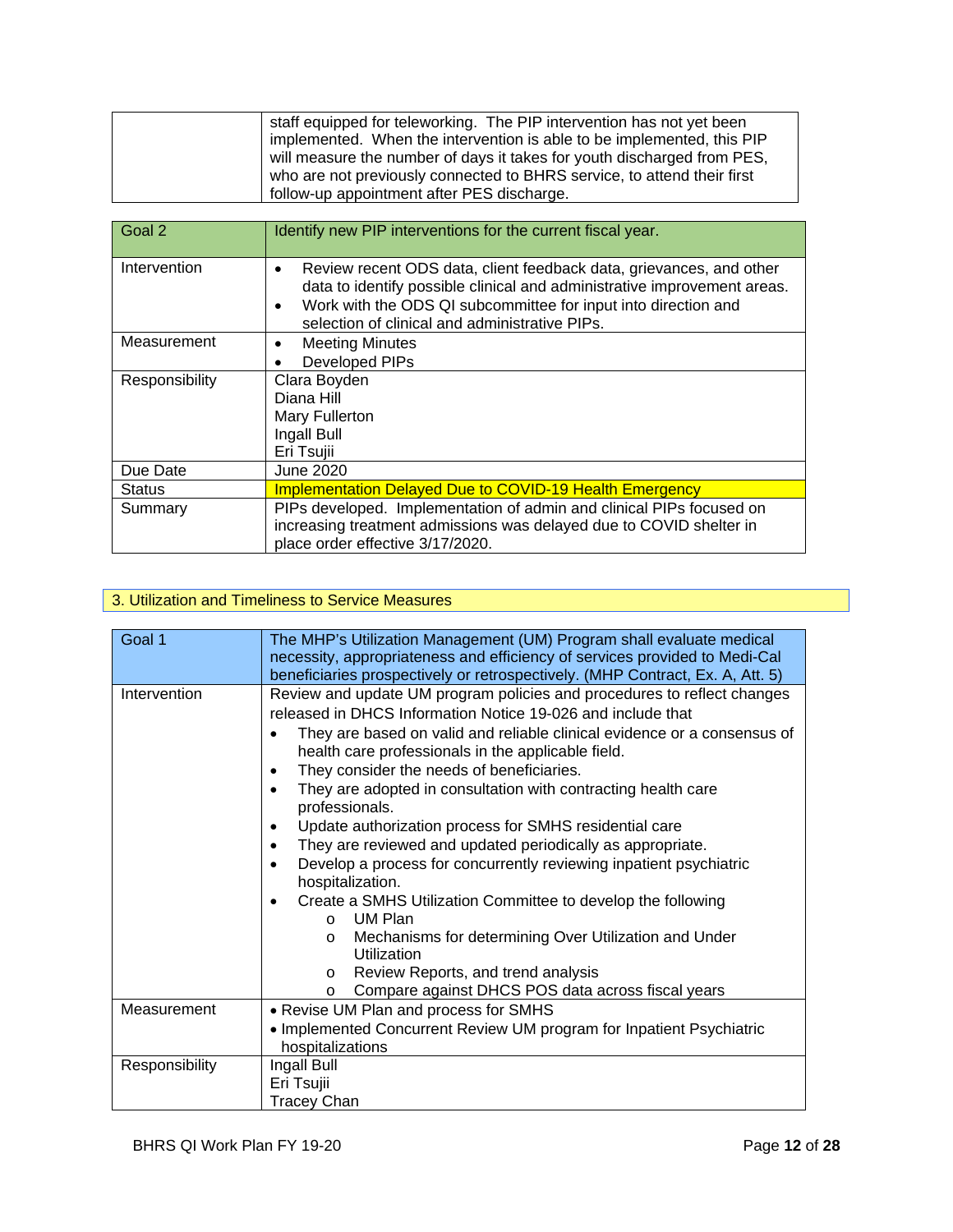|               | Claudia Tinoco     |
|---------------|--------------------|
| Due Date      | June 2020          |
| <b>Status</b> | <b>Sent Ingall</b> |
| Summary       |                    |

| Goal 2                                                                                                                        | Track time from first request to first assessment and treatment appointment for BHRS                                                                                    |
|-------------------------------------------------------------------------------------------------------------------------------|-------------------------------------------------------------------------------------------------------------------------------------------------------------------------|
|                                                                                                                               | and contractor programs for new SDMC Mental Health, Substance Use (SUDS) and                                                                                            |
|                                                                                                                               | Foster Care (FC) clients. (see definition of a new client)                                                                                                              |
|                                                                                                                               |                                                                                                                                                                         |
| Interventio                                                                                                                   | *New Client is a beneficiary who has Medi-cal and is not currently open to SDMC                                                                                         |
| n                                                                                                                             | services                                                                                                                                                                |
|                                                                                                                               | • Create a workgroup focused on determining how to track and implementing<br>timeliness measures                                                                        |
|                                                                                                                               | . Identify gaps in data collection and create data points needed to track timeliness to                                                                                 |
|                                                                                                                               | service and follow up for service.                                                                                                                                      |
|                                                                                                                               | • Develop a process for capturing data and tracking timeliness information from initial                                                                                 |
|                                                                                                                               | request to encounter for the following areas:                                                                                                                           |
|                                                                                                                               | Offered assessment and treatment appointments<br>$\circ$                                                                                                                |
|                                                                                                                               | Time to first kept assessment and/or 1 <sup>st</sup> kept treatment appointment.<br>$\circ$<br>Time to first psychiatric service<br>$\circ$                             |
|                                                                                                                               | Time from request for Urgent appointment to actual encounter<br>$\circ$                                                                                                 |
|                                                                                                                               | Time to appointment for post-psychiatric inpatient discharge<br>$\circ$                                                                                                 |
|                                                                                                                               | Inpatient readmission rates with 30 days of discharge<br>$\circ$                                                                                                        |
|                                                                                                                               | Mental Health Service (incl. Targeted Case Management, Medication Support,<br>$\circ$                                                                                   |
|                                                                                                                               | and Crisis intervention)                                                                                                                                                |
|                                                                                                                               | • Include data for BHRS and contract agencies serving SDMC clients.                                                                                                     |
| . Report to Executive Team and QIC, timeliness data annually.<br>• Create and/or revise policies to incorporate these changes |                                                                                                                                                                         |
| Measurem                                                                                                                      | % of clients receiving a mental health service within 10 days from request to first<br>$\bullet$                                                                        |
| ent                                                                                                                           | appointment.                                                                                                                                                            |
|                                                                                                                               | % of new clients receiving Psychiatry Services within 15 days from request to                                                                                           |
|                                                                                                                               | first service.                                                                                                                                                          |
|                                                                                                                               | Average time from first request for service to first assessment appointment.                                                                                            |
|                                                                                                                               | Average time from assessment to first treatment appointment                                                                                                             |
|                                                                                                                               | Average time from request for Urgent appointment to actual encounter.                                                                                                   |
| Responsibil<br>ity                                                                                                            | Eri Tsujii                                                                                                                                                              |
| Due Date                                                                                                                      | June 2019                                                                                                                                                               |
| <b>Status</b>                                                                                                                 | <b>Partially Met</b>                                                                                                                                                    |
| Summary                                                                                                                       | System of Care - UM workgroup started its meetings in September of 2019. We met                                                                                         |
|                                                                                                                               | regularly to develop the timeliness data collection tool to meet the requirements of<br>Network Adequacy and CSI Assessment information, from that group the Timeliness |
|                                                                                                                               | Data Tracking form was created in Avatar. (See Below) North County Youth was chosen                                                                                     |
|                                                                                                                               | as the site to pilot the form and to develop the workflow for completing the form which                                                                                 |
|                                                                                                                               | began in January of 2020 and was combined with a PIP process.                                                                                                           |
|                                                                                                                               | Τ                                                                                                                                                                       |
|                                                                                                                               |                                                                                                                                                                         |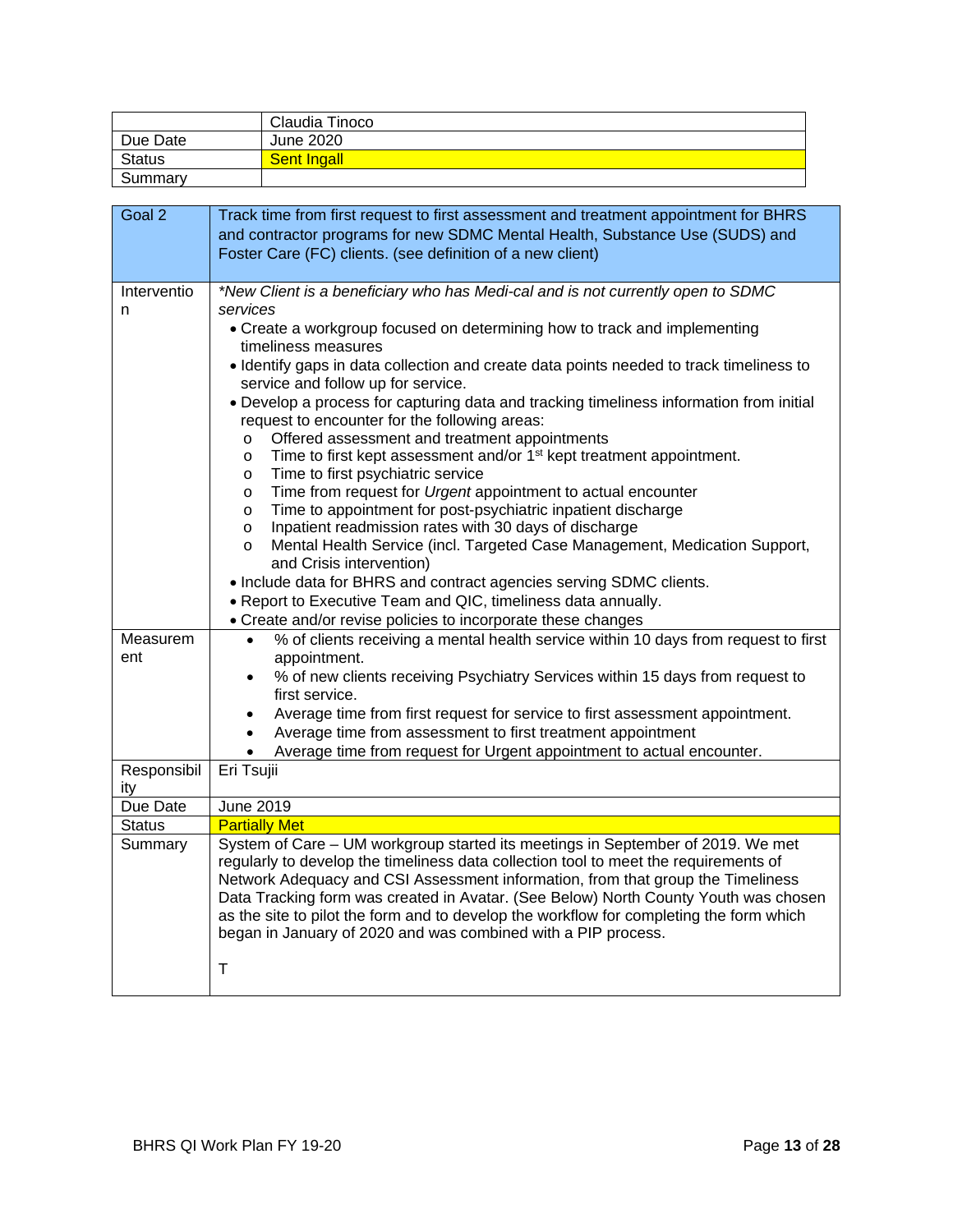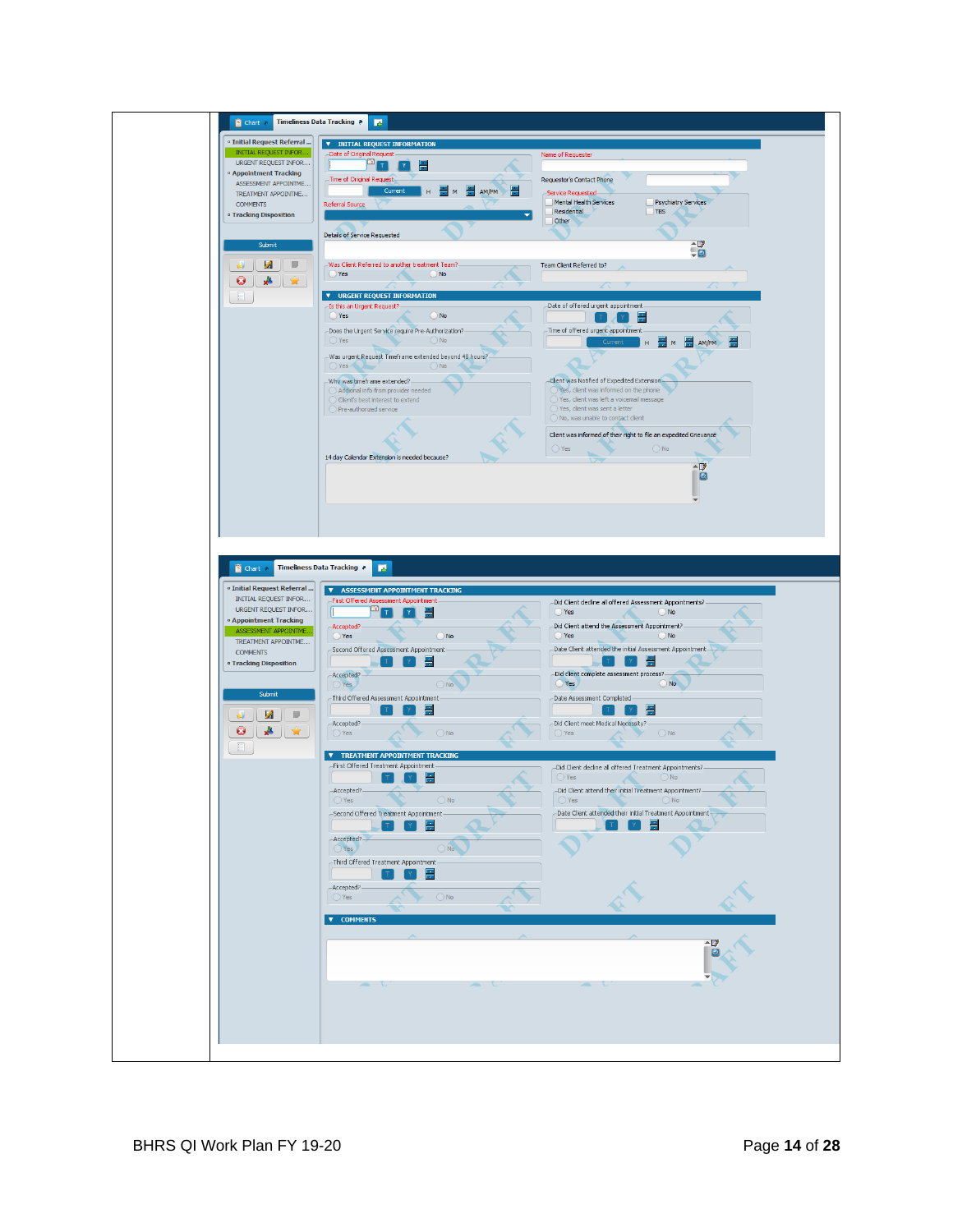| $\mathbf{E}$<br>Timeliness Data Tracking<br><b>E</b> Chart                                                                                                                                                                                                                                                                                                                                                                                                                                                                                                                                                                                                                                   |
|----------------------------------------------------------------------------------------------------------------------------------------------------------------------------------------------------------------------------------------------------------------------------------------------------------------------------------------------------------------------------------------------------------------------------------------------------------------------------------------------------------------------------------------------------------------------------------------------------------------------------------------------------------------------------------------------|
| <sup>o</sup> Initial Request Referral<br>-Date of Clinical Disposition/Closure<br>-Referred to?<br>INITIAL REQUEST INFOR<br>Managed Care Plan<br>畕<br>Fee for Service Provider<br>URGENT REQUEST INFOR<br>-Clinical Dispositon Time-<br>$()$ Other<br><sup>o</sup> Appointment Tracking<br>AM/PM<br>$H = \frac{1}{100} M$<br>Current<br>No Referral<br>ASSESSMENT APPOINTME<br>TREATMENT APPOINTME<br>Closure Reason?<br>Specify Other<br>-<br><b>COMMENTS</b><br><b>• Tracking Disposition</b><br>-Was Client Referred outside the System of Care?-<br>-Finalize-<br>$\overline{\bigcirc}$ Yes<br>ONO<br>O Draft<br>$O$ Final<br>Submit<br>$\mathbf{A}$<br>υ<br>多 一会<br>$\bullet$<br>$\Box$ |
|                                                                                                                                                                                                                                                                                                                                                                                                                                                                                                                                                                                                                                                                                              |

| Goal 3         | Develop process for capturing data for Youth and Foster Care for tracking<br>medication use. (SB1291)                                                                                                                                                                                                                                                                                                                                                                                                                                                                                                                                     |
|----------------|-------------------------------------------------------------------------------------------------------------------------------------------------------------------------------------------------------------------------------------------------------------------------------------------------------------------------------------------------------------------------------------------------------------------------------------------------------------------------------------------------------------------------------------------------------------------------------------------------------------------------------------------|
| Intervention   | Develop a process for capturing data for the following HEDIS measures<br>Follow-Up Care for Children Prescribed Attention-<br>$\Omega$<br>Deficit/Hyperactivity Disorder (ADHD) Medication (ADD-CH)<br>Follow-Up After Hospitalization for Mental Illness: Ages 6-17<br>$\circ$<br>(FUH-CH)<br>Use of First-Line Psychosocial Care for Children and Adolescents<br>$\circ$<br>on Antipsychotics (APP-CH)<br>Use of Multiple Concurrent Antipsychotics in Children and<br>$\circ$<br>Adolescents (APC-CH)<br>Revise JV 220 oversight process to incorporate these measures<br>$\circ$<br>Identify and update policies as needed<br>$\circ$ |
| Measurement    | Creation of a protocol and process for oversite<br><b>Updated policies</b>                                                                                                                                                                                                                                                                                                                                                                                                                                                                                                                                                                |
| Responsibility | QM Workgroup<br>Ingall bull<br>Eri Tsujii<br>Claudia Tinoco<br><b>Tracey Chan</b>                                                                                                                                                                                                                                                                                                                                                                                                                                                                                                                                                         |
| <b>Status</b>  | <b>Sent Ingall</b>                                                                                                                                                                                                                                                                                                                                                                                                                                                                                                                                                                                                                        |
| Summary        | BHRS completed a set up in Avatar to identify all Foster Care youth in our<br>System. We created a tracking episode that is updated once per month<br>based on MMEF reporting of clients who are identified as being in foster<br>care. Clients are opened or closed depending on their status month to<br>month.                                                                                                                                                                                                                                                                                                                         |

#### 4. Access and Call Center

| Goal 1       | Improve customer service and satisfaction for San Mateo County<br><b>Access Call Center</b>                                     |
|--------------|---------------------------------------------------------------------------------------------------------------------------------|
| Intervention | • Develop standards for answering calls<br>* Increase training for Optum call center staff on standards for<br>answering calls. |
| Measurement  | Test calls and call logs 90% test call rated as positive                                                                        |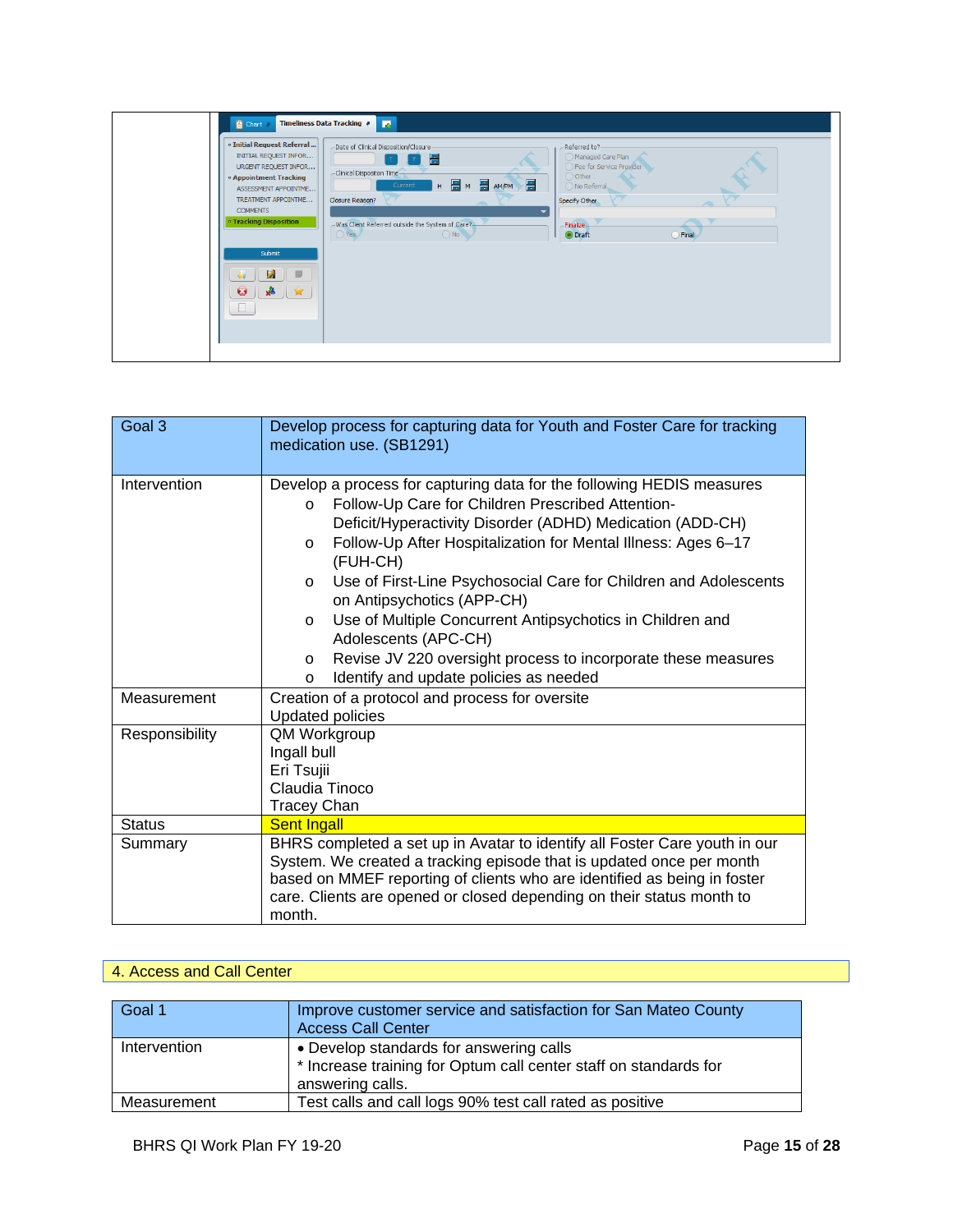| Responsibility | Selma Mangrum                                                                                                                                                                                                                                                                                                                                                                                                                                                                                                                                                                                                                               |
|----------------|---------------------------------------------------------------------------------------------------------------------------------------------------------------------------------------------------------------------------------------------------------------------------------------------------------------------------------------------------------------------------------------------------------------------------------------------------------------------------------------------------------------------------------------------------------------------------------------------------------------------------------------------|
|                | <b>Tracey Chan</b>                                                                                                                                                                                                                                                                                                                                                                                                                                                                                                                                                                                                                          |
|                | Ingall Bull                                                                                                                                                                                                                                                                                                                                                                                                                                                                                                                                                                                                                                 |
|                | Claudia Tinoco                                                                                                                                                                                                                                                                                                                                                                                                                                                                                                                                                                                                                              |
| Due Date       | June 2020                                                                                                                                                                                                                                                                                                                                                                                                                                                                                                                                                                                                                                   |
| <b>Status</b>  | Not Met/Continue for next year                                                                                                                                                                                                                                                                                                                                                                                                                                                                                                                                                                                                              |
| Summary        | Scripts and procedures have been implemented to meet the minimum<br>DHCS requirements for test calls. There is also a developed standard<br>for staff when answering calls from clients. Goal is to increase client<br>satisfaction. Based on 17 (as of 6/17/2020) test calls for FY 19/20 about<br>76% of the callers' experiences were rated as positive. This is a<br>decrease in previous FY test call results, our continued goal is at least<br>90% of test calls will be rated as positive. To further this goal, we will<br>continue to increase test calls, train current and incoming staff using our<br>scripts and other tools. |

| Goal 2         | Monitor 24/7 access to care through Call Center and Optum. 100% of<br>calls will be answered. 100% of test callers will be provided information<br>on how/where to obtain services if needed.                                                                                                                                                                                                                                                                                                                                                                                                                                                                    |
|----------------|------------------------------------------------------------------------------------------------------------------------------------------------------------------------------------------------------------------------------------------------------------------------------------------------------------------------------------------------------------------------------------------------------------------------------------------------------------------------------------------------------------------------------------------------------------------------------------------------------------------------------------------------------------------|
| Intervention   | Make 4 test calls quarterly to 24/7 toll-free number for AOD and<br>$\bullet$<br>Mental Health services.<br>Make 1 test call in another language and 1 for AOD services<br>$\bullet$<br>QM will report to call center the outcome of test calls<br>$\bullet$                                                                                                                                                                                                                                                                                                                                                                                                     |
| Measurement    | 95 % or more calls answered<br>95 % or more test calls logged.<br>100% of requested interpreters provided<br>75% of call will be rated satisfactory (Caller indicated they were helped)                                                                                                                                                                                                                                                                                                                                                                                                                                                                          |
| Responsibility | <b>Tracey Chan</b>                                                                                                                                                                                                                                                                                                                                                                                                                                                                                                                                                                                                                                               |
| Due Date       | June 2020                                                                                                                                                                                                                                                                                                                                                                                                                                                                                                                                                                                                                                                        |
| <b>Status</b>  | Partially Met/Continued for next year                                                                                                                                                                                                                                                                                                                                                                                                                                                                                                                                                                                                                            |
| Summary        | Test calls answered: 100%<br>Test calls logged: 94%<br>Requested Interpreter provided: 50%<br>Call rated satisfactory: 76%<br>For the 1st quarter there were 9 test calls, 2nd quarter there were 5 test<br>calls, 3rd quarter there were 2 test calls, and in the 4th quarter was 1<br>test call. This goal will be continued to next year in order to improve<br>the number of test calls per quarter, as of 6/17/20 17 test calls were<br>made: all 17 calls were answered, and 16 calls were logged. 2 test<br>callers requested an interpreter and only 1 caller was provided an<br>interpreter. 6 of our 17 test calls were completed in another language. |

|  | 5. Monitoring Grievances, Notice of Adverse Benefits Determination and Appeals |  |
|--|--------------------------------------------------------------------------------|--|
|--|--------------------------------------------------------------------------------|--|

|        | Grievances will be resolved within 90 days of receipt of grievance and    |
|--------|---------------------------------------------------------------------------|
| Goal 1 | appeals within 30-day timeframe, expedited appeals will be resolved       |
|        | within 72 hours after receipt of expedited appeal in 100% of cases filed. |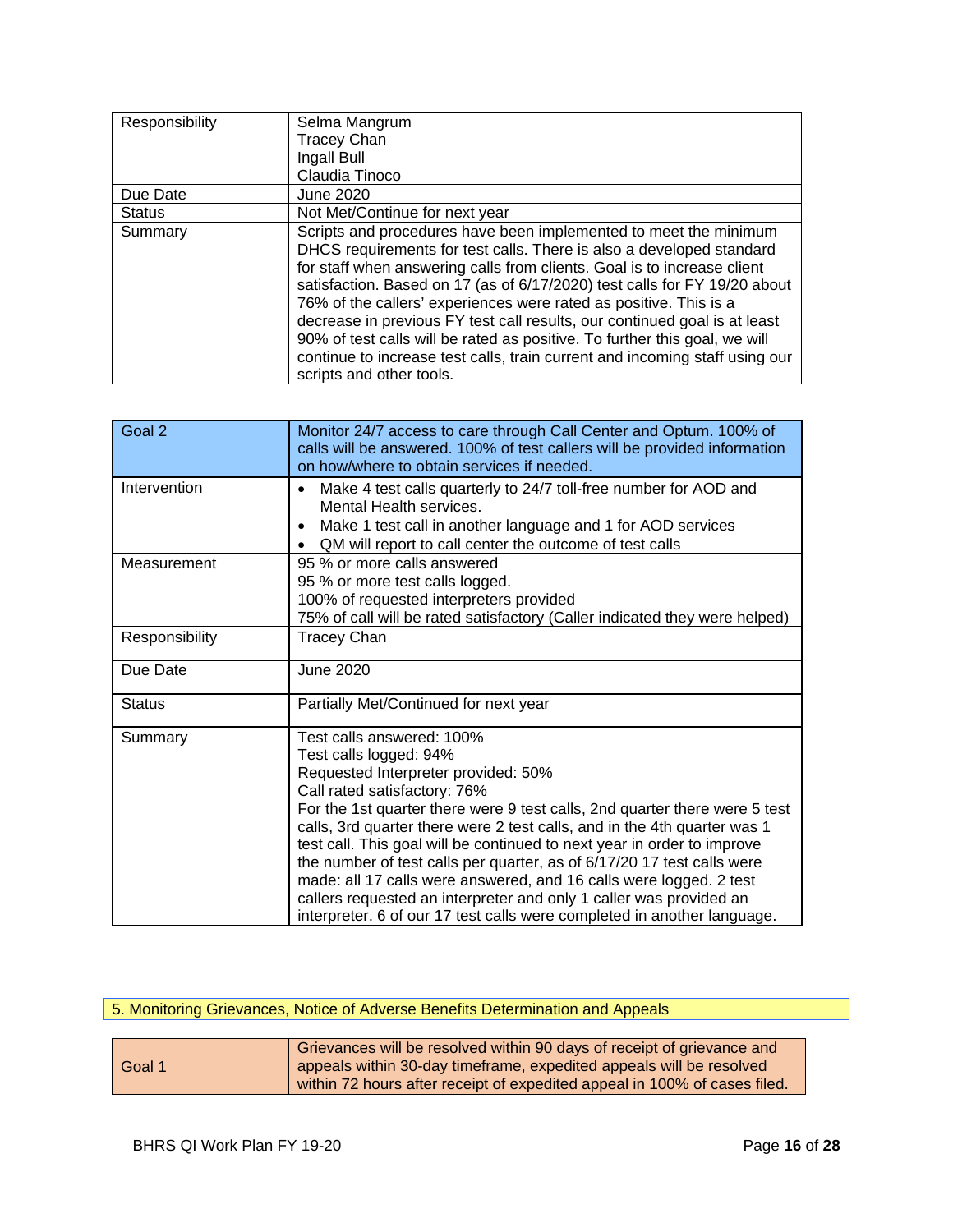| Intervention   | Grievance and appeals regularly addressed in Grievance and Appeal<br>Team (GAT) Meeting.                                                                                                                                                                                                                                                                                                                                                                                                                                                                                                                                                                                                                                                                                                                                                                                                                                                                                              |
|----------------|---------------------------------------------------------------------------------------------------------------------------------------------------------------------------------------------------------------------------------------------------------------------------------------------------------------------------------------------------------------------------------------------------------------------------------------------------------------------------------------------------------------------------------------------------------------------------------------------------------------------------------------------------------------------------------------------------------------------------------------------------------------------------------------------------------------------------------------------------------------------------------------------------------------------------------------------------------------------------------------|
| Measurement    | Annual reports on grievances, appeals, and State Fair Hearings to<br>$\bullet$<br>QIC.<br>Annual report with % of issues resolved to client/family member fully<br>$\bullet$<br>favorable or favorable.<br>Annual report with % grievances/appeals resolved within 90/30<br>٠<br>days.                                                                                                                                                                                                                                                                                                                                                                                                                                                                                                                                                                                                                                                                                                |
| Responsibility | <b>GAT Team</b>                                                                                                                                                                                                                                                                                                                                                                                                                                                                                                                                                                                                                                                                                                                                                                                                                                                                                                                                                                       |
| Due Date       | June 2020                                                                                                                                                                                                                                                                                                                                                                                                                                                                                                                                                                                                                                                                                                                                                                                                                                                                                                                                                                             |
| <b>Status</b>  | Ongoing                                                                                                                                                                                                                                                                                                                                                                                                                                                                                                                                                                                                                                                                                                                                                                                                                                                                                                                                                                               |
| Summary        | BHRS received a total of 72 regular grievances, out of which 71 were<br>resolved at the time of this report. The average number of days to<br>resolution was 24.7 with 18 grievances lasting longer than 30 days, 4<br>lasting longer than 60 and one over 70 days.<br>The grievance that lasted longer than 70 days was resolved in 126 days<br>due to not being able to obtain the information necessary to conduct a<br>thorough investigation, in spite of multiple attempts to reach the client.<br>The issue was investigated as far as possible but the grievance was<br>erroneously filed as a non-grievance; time the mistake was found and<br>corrected several months later.<br>The barrier was a lack of procedural clarity for managing these types of<br>grievances. As a result, GAT implemented a procedure to inform clients<br>who do not provide enough information that GAT would not be able to<br>conduct a grievance investigation without them providing more |
|                | statements. After two weeks of unsuccessful contact attempts, clients<br>will be sent a letter giving them another two weeks to contact GAT<br>before the issue is closed without cataloguing it as a grievance.<br>No appeals were received during the period of this report.                                                                                                                                                                                                                                                                                                                                                                                                                                                                                                                                                                                                                                                                                                        |

| Goal 2         | Ensure that providers are informed of the resolution of all grievances<br>and given a copy of the letter within 90 days of the grievance file date.<br>This will have documented in the GAT file 100% of the time.                                                                                                                                                                                                                                |
|----------------|---------------------------------------------------------------------------------------------------------------------------------------------------------------------------------------------------------------------------------------------------------------------------------------------------------------------------------------------------------------------------------------------------------------------------------------------------|
| Intervention   | Audit the grievance resolution folders quarterly to ensure that there is<br>evidence that providers have been informed of the resolution.                                                                                                                                                                                                                                                                                                         |
| Measurement    | 80% of providers will receive the grievance resolution at the time the<br>client is informed. This will be documented in the GAT file.<br>(baseline 50%)                                                                                                                                                                                                                                                                                          |
| Responsibility | <b>GAT Team</b><br>Annina Altomari                                                                                                                                                                                                                                                                                                                                                                                                                |
| Due Date       | October 2019, January 2020, April 2020, July 2020                                                                                                                                                                                                                                                                                                                                                                                                 |
| <b>Status</b>  | Ongoing                                                                                                                                                                                                                                                                                                                                                                                                                                           |
| Summary        | At the time of this report, 71 grievances were resolved by GAT out of<br>which 100% of providers were informed on the same day the grievance<br>was resolved.                                                                                                                                                                                                                                                                                     |
|                | Meeting this goal was possible thanks to the procedure implemented to<br>track it within the Grievances Log. Only until this requirement is met can<br>a grievance be listed as completed. The Log has two columns<br>dedicated to this goal, one showing the date that providers were mailed<br>a copy of the grievance resolution letter with a cover letter, and another<br>indicating that a printed copy of the letter is on the paper file. |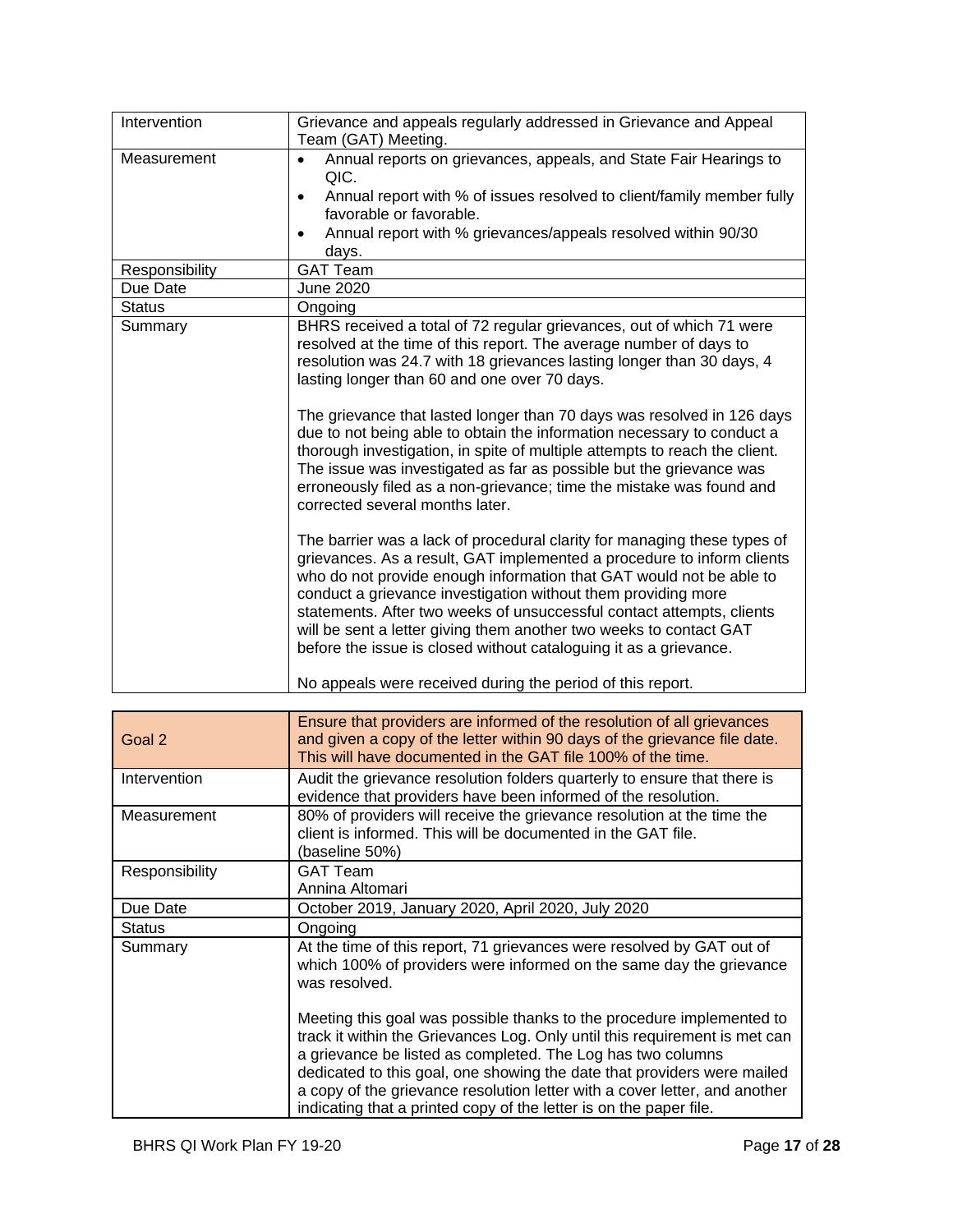|  | Additionally, each grievance has an individual tracking form with a<br>reminder check box specific to this item.                                                                 |
|--|----------------------------------------------------------------------------------------------------------------------------------------------------------------------------------|
|  | Impact of COVID-19: GAT has been unable to create or audit the paper<br>folders, but reviews of the digital folders have been conducted to ensure<br>all materials are complete. |

| Goal 3         | Ensure that Grievance and NOABD process follow Policies and<br>procedures for handling grievances.                                                                                                                                                   |
|----------------|------------------------------------------------------------------------------------------------------------------------------------------------------------------------------------------------------------------------------------------------------|
| Intervention   | • GAT will review all relevant revisions to the 2019 (Policy 19-01)<br>Grievance Protocol and make any changes required.<br>• Train BHRS staff and contractors on new grievance procedures<br>• Track compliance with new Grievance and NOABD policy |
| Measurement    | • # of successfully issued NOABDs<br>• # of Appeals completed with outcome % for favorable outcomes for<br>client<br>• # of successfully completed Grievances                                                                                        |
| Responsibility | Ingall Bull<br><b>GAT Team</b>                                                                                                                                                                                                                       |
| Due Date       | January 2020                                                                                                                                                                                                                                         |
| <b>Status</b>  | <b>Partially Met</b>                                                                                                                                                                                                                                 |
| Summary        | Total of NOABD is 46 and grievances is 71.                                                                                                                                                                                                           |

| Goal 4         | Decision for client's requested Change of Provider within 2 weeks                                                                                                                                                                                                                                                                        |  |  |  |
|----------------|------------------------------------------------------------------------------------------------------------------------------------------------------------------------------------------------------------------------------------------------------------------------------------------------------------------------------------------|--|--|--|
| Intervention   | • Change of Provider Request forms will be sent to Quality<br>Management for tracking.                                                                                                                                                                                                                                                   |  |  |  |
|                | • Obtain baseline/develop goal.                                                                                                                                                                                                                                                                                                          |  |  |  |
| Measurement    | Annual review of requests for change of provider.                                                                                                                                                                                                                                                                                        |  |  |  |
| Responsibility | <b>Tracey Chan</b>                                                                                                                                                                                                                                                                                                                       |  |  |  |
| Due Date       | June 2019                                                                                                                                                                                                                                                                                                                                |  |  |  |
| <b>Status</b>  | Continued for next year                                                                                                                                                                                                                                                                                                                  |  |  |  |
| Summary        | In FY 2019-2020, 62 requests to change provider were received. There<br>were a total of 69 requests for FY 2018-2019, and 105 requests for FY<br>2017-2018). 82% of decisions were made within14 days (73% for FY18-<br>19, 76% for FY17-18). In summary, 56 requests were<br>approved and 6 were resolved without a change of provider. |  |  |  |

## 6. Client Satisfaction and Culturally Competent Services

| Goal 1         | Providers will be informed of results of the beneficiary/family satisfaction<br>surveys bi-annually.               |
|----------------|--------------------------------------------------------------------------------------------------------------------|
| Intervention   | Develop communication plan to inform providers/staff of the results of<br>each survey within a specified timeline. |
| Measurement    | Completion of notification twice a year.                                                                           |
|                | Presentation and notification of the results yearly.                                                               |
| Responsibility | Ingall Bull                                                                                                        |
|                | David Williams                                                                                                     |
| Due Date       | July 2019, January 2020                                                                                            |
| <b>Status</b>  | Completed                                                                                                          |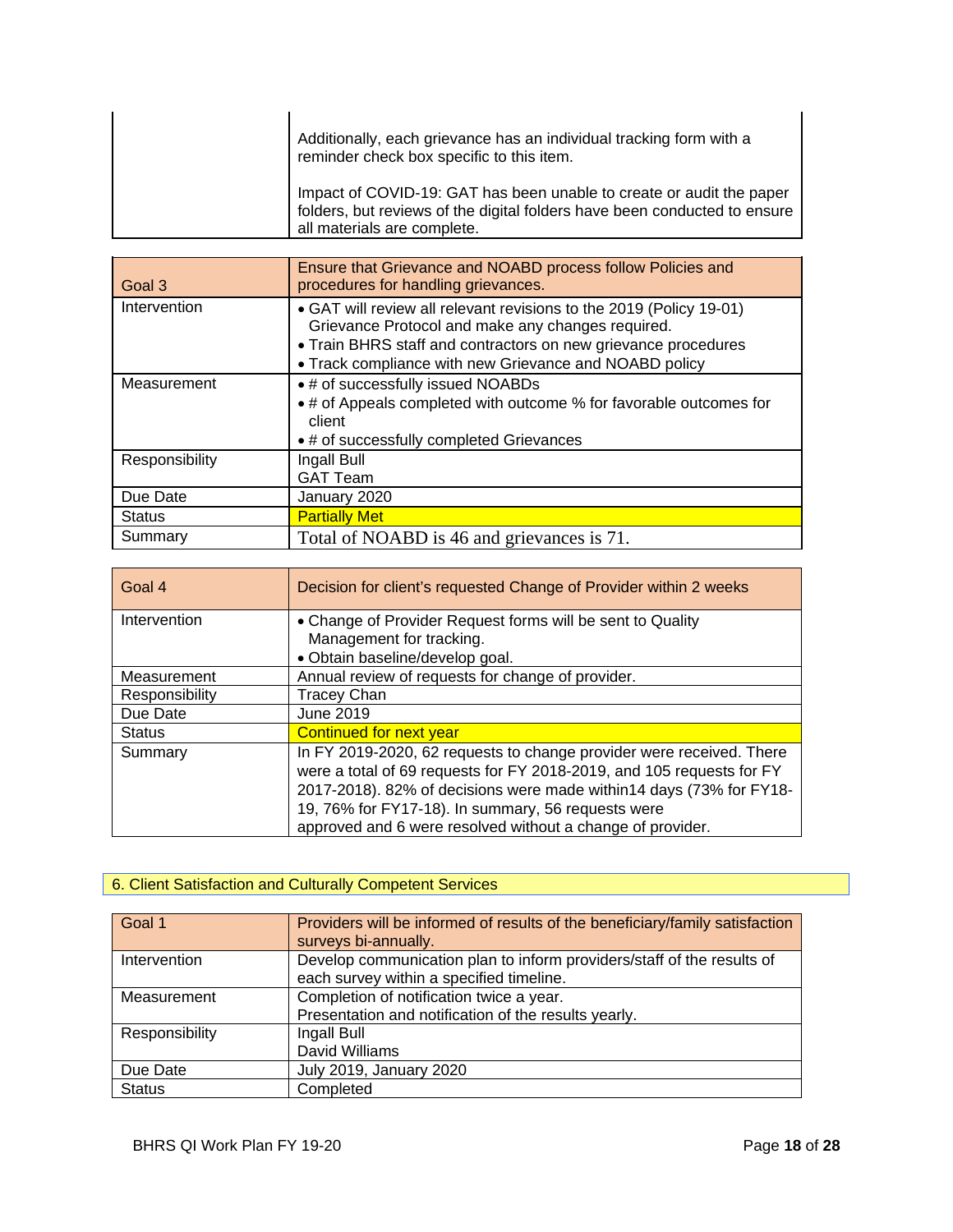| Summary | May 2019 Client Satisfaction Survey was presented at QIC in<br>November 2019         |
|---------|--------------------------------------------------------------------------------------|
|         | <b>May 2019 Outcome Results</b>                                                      |
|         | ADULT Performance outcome results (all measures improved)                            |
|         | <b>Access 91.88%</b>                                                                 |
|         | <b>Outcome 78.74%</b><br>Participation 92.24%                                        |
|         | Quality/Appropriateness 90.08%                                                       |
|         | Satisfaction 92.08%                                                                  |
|         | Youth Performance Outcome Results (2 of 5 measures improved)<br><b>Access 92.39%</b> |
|         | Outcome 93.62% (Improved)                                                            |
|         | Participation 72.92%                                                                 |
|         | Quality/Appropriateness 85.11%<br>Satisfaction 90.63%                                |
|         | <b>Family (Youth)</b> (4 of 5 measures improved)                                     |
|         | Access 93.60% (improved)                                                             |
|         | <b>Cultural Sensitivity 97.66%</b><br>Outcome 78.57% (improved)                      |
|         | Participation 91.13% (improved)                                                      |
|         | Satisfaction 92.19 (improved)                                                        |
|         | <b>Older Adult Performance Outcome Results</b>                                       |
|         | <b>Access 93.59%</b>                                                                 |
|         | <b>Outcome 79.08%</b><br>Participation 84.42%                                        |
|         | Quality/Appropriateness 88.46%                                                       |
|         | Satisfaction 89.31%                                                                  |
|         |                                                                                      |
|         |                                                                                      |

| Goal 2         | Improve cultural and linguistic competence                                                                                                             |
|----------------|--------------------------------------------------------------------------------------------------------------------------------------------------------|
| Intervention   | "Working Effectively with Interpreters in Behavioral Health" refresher<br>course training will be required for all direct service staff every 3 years. |
| Measurement    | • 100% of New staff will complete in-person "Working Effectively with<br>Interpreters in Behavioral Health"                                            |
|                | . 75% of Existing staff who have taken the initial training will take the<br>refresher training at lease every three years.                            |
| Responsibility | Claudia Tinoco                                                                                                                                         |
|                | Maria Lorente-Foresti                                                                                                                                  |
|                | Doris Estremera                                                                                                                                        |
| Due Date       | June 2020                                                                                                                                              |
| <b>Status</b>  | Ongoing                                                                                                                                                |
| Summary        | The goal is ongoing. BHRS New Staff participate in multiple                                                                                            |
|                | orientations. Orientation participants are informed of the requirement                                                                                 |
|                | to attend the Working with Interpreters in a Behavioral Health Setting.                                                                                |
|                | The New Hire Orientation and the BHRS Internship Orientation, which                                                                                    |
|                | are separate from the Onboarding Orientation provided by the BHRS                                                                                      |
|                | Payroll/HR also informs participants about the requirement.                                                                                            |
|                | Supervisors are asked to inform their new hires during their team                                                                                      |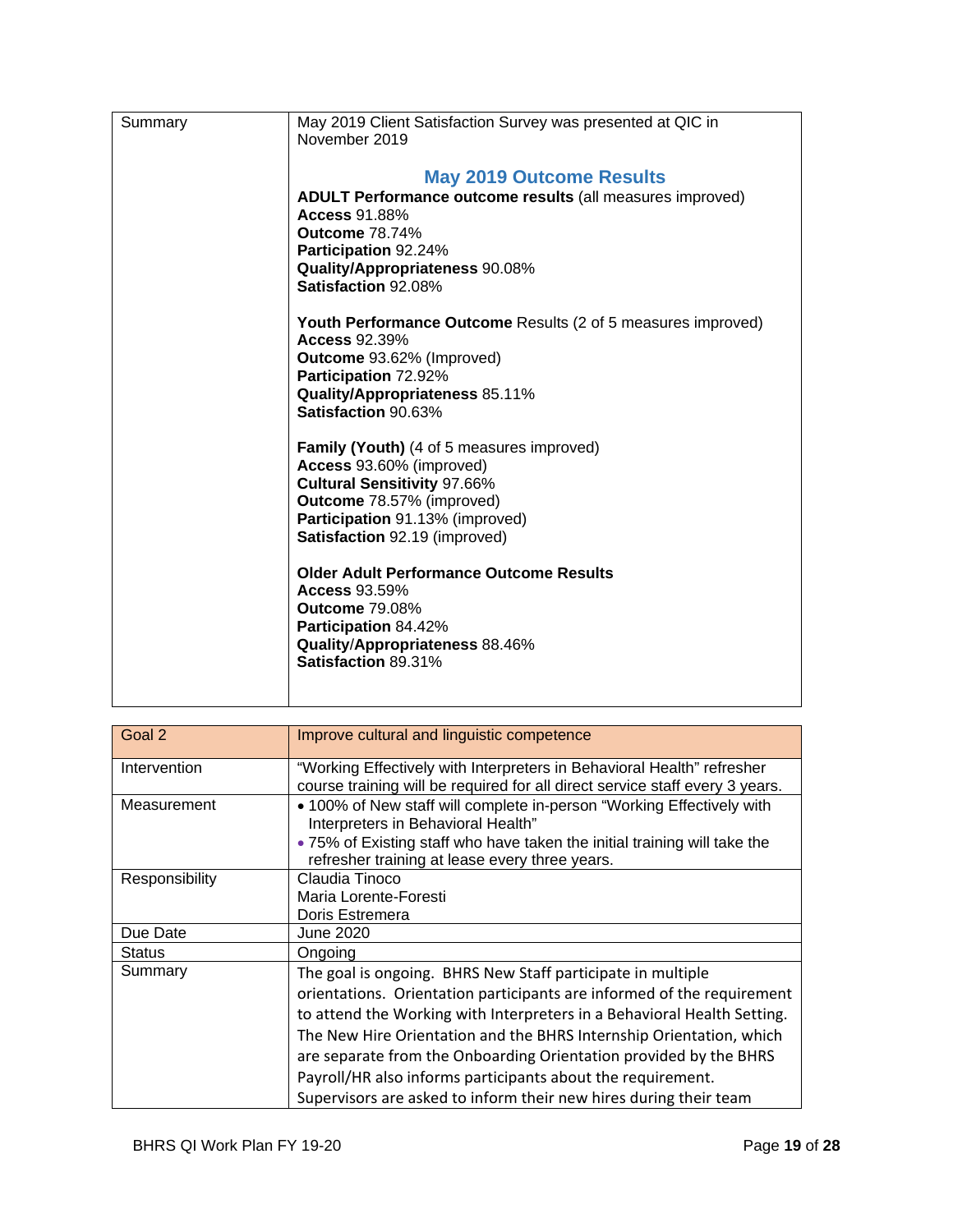| orientation process. Lastly, new hires are given access to BHRS policy      |
|-----------------------------------------------------------------------------|
| documents. Generally, two in-person Working with Interpreters in a          |
| Behavioral Health Setting are provided annually (April and October).        |
|                                                                             |
| This Fiscal year 2019-2020 BHRS had a total of 75 new hires                 |
| including regular, extra-hire, relief, and interns. Forty-eight (48) of the |
| new hires are still active and 60% (26) have taken at least one of the      |
| Working with Interpreters in Behavioral Health Settings training that       |
|                                                                             |
| were available during this fiscal year. Nineteen (19) of the new hires      |
| who are still active and were eligible to take one of the sessions          |
| offered this fiscal year have not taken it. Ninety (90) percent of existing |
| staff who have taken the course in 2017 or before have taken either a       |
| refresher course or an in-person course.                                    |
|                                                                             |
| There are some barriers impacting this ongoing goal. Staff are              |
| hired over the course of the fiscal year. The course has been offered,      |
| primarily, in-person. However, the largest attendance was during the        |
|                                                                             |
| Shelter-in-place related to the COVID-19 pandemic. So, some staff           |
| have difficulty attending with a full caseload. The BHRS New Hire           |
| Orientation (provided by the Workforce Education and Training Team)         |
| is only offered once a year due to its labor intensive organization (3      |
| Sessions) and insufficient staffing. However, changes have been             |
| implemented during this fiscal year. Specifically, the training was         |
| assigned via the BHRS LMS and the session was virtual.                      |
|                                                                             |

| Goal 3         |                               | <b>Expand Translation of BHRS Consumer Documents to meet Threshold</b><br>Languages (Spanish, Tagalog, Chinese) |                                                                                                                                           |         |                |                |                |        |        |
|----------------|-------------------------------|-----------------------------------------------------------------------------------------------------------------|-------------------------------------------------------------------------------------------------------------------------------------------|---------|----------------|----------------|----------------|--------|--------|
| Intervention   |                               | languages                                                                                                       | Update BHRS Consumer facing communications to be in our threshold<br>Update Policies to include threshold languages                       |         |                |                |                |        |        |
| Measurement    |                               |                                                                                                                 | • Completion of translation identified communication<br>• Posted on Website<br>• Printed Materials distributed to Clinics and Contractors |         |                |                |                |        |        |
| Responsibility |                               | Tracey Chan<br>Maria Lorente-Foresti<br>Doris Estremera                                                         |                                                                                                                                           |         |                |                |                |        |        |
| Due Date       |                               | June 2020                                                                                                       |                                                                                                                                           |         |                |                |                |        |        |
| <b>Status</b>  | Completed                     |                                                                                                                 |                                                                                                                                           |         |                |                |                |        |        |
| Summary        |                               | <b>Document</b><br>FY 19-20                                                                                     | <b>English</b>                                                                                                                            | Spanish | <b>Chinese</b> | <b>Tagalog</b> | <b>Russian</b> | Samoan | Tongan |
|                | <b>Survey Cover</b><br>Letter |                                                                                                                 | X                                                                                                                                         | X       | X              |                |                |        |        |
|                | Card                          | <b>BHRS Wallet</b><br>instructions                                                                              | X                                                                                                                                         | X       | X              | X              |                |        |        |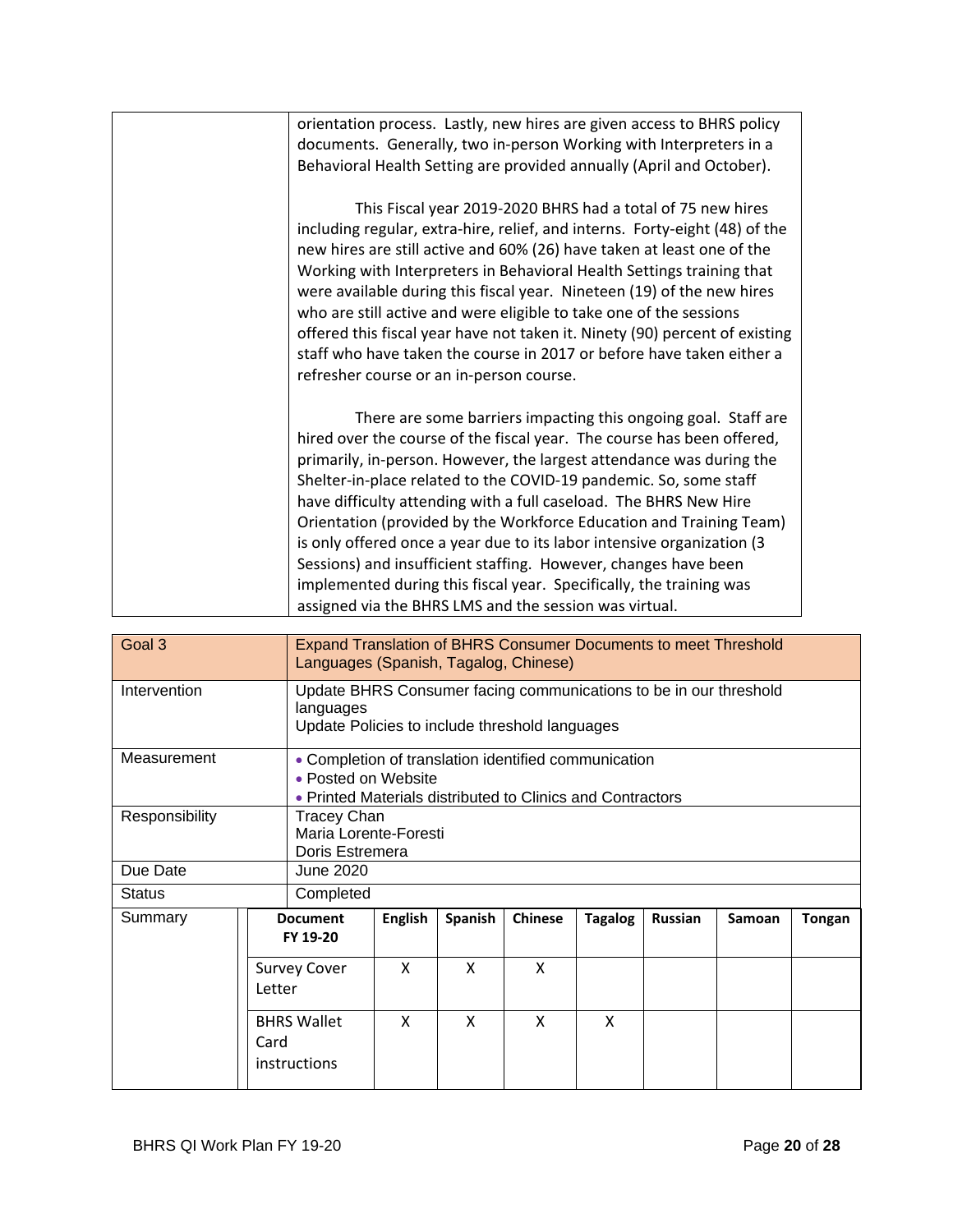| <b>UPDATE BHRS</b><br>COVID<br>resources                                                                                                                                         | Χ            | X            | $\boldsymbol{\mathsf{X}}$ | X            | X            |              |              |
|----------------------------------------------------------------------------------------------------------------------------------------------------------------------------------|--------------|--------------|---------------------------|--------------|--------------|--------------|--------------|
| New client flyer                                                                                                                                                                 | X            | $\mathsf{X}$ | $\mathsf{x}$              | X            | $\mathsf{x}$ |              |              |
| Stakeholder<br>Handout                                                                                                                                                           | $\mathsf{x}$ | $\mathsf{X}$ | $\mathsf{x}$              | $\mathsf{x}$ | $\mathsf{X}$ | $\mathsf{X}$ | $\mathsf{x}$ |
| 2020 CPP<br>MHSA 3 Year<br>Plan Flyer                                                                                                                                            | X            | $\mathsf{X}$ | $\pmb{\mathsf{X}}$        | $\mathsf{X}$ | $\mathsf{X}$ | $\mathsf{X}$ | X            |
| Consent to<br>Treatment                                                                                                                                                          | X            | X            | $\mathsf{X}$              | X            |              |              |              |
| <b>BHRS Brochure</b>                                                                                                                                                             | X            | $\mathsf{X}$ | $\mathsf{X}$              | $\mathsf{X}$ | $\mathsf{X}$ |              |              |
| <b>Disclosure</b><br>Form                                                                                                                                                        | X            | $\mathsf{X}$ |                           |              |              |              |              |
| Beneficiary<br>Handbook                                                                                                                                                          | X            | $\mathsf{X}$ |                           | X            |              |              |              |
| Immigration<br>Resources                                                                                                                                                         | X            | $\mathsf{X}$ |                           |              |              |              |              |
| Documents are also vetted by BHRS staff before publication to ensure cultural<br>appropriateness.<br>Translation of Documents to threshold languages is ongoing and work is done |              |              |                           |              |              |              |              |
| interdepartmentally to ensure that materials at least meet Goal 3.                                                                                                               |              |              |                           |              |              |              |              |

| Goal 4         | Improve Linguistic Access for clients whose preferred language is other<br>than English                                                                                                                                                                                                |
|----------------|----------------------------------------------------------------------------------------------------------------------------------------------------------------------------------------------------------------------------------------------------------------------------------------|
| Intervention   | Services will be provided in the clients preferred language                                                                                                                                                                                                                            |
| Measurement    | % of clients with a preferred language other than English receiving a<br>service in their preferred language                                                                                                                                                                           |
| Responsibility | Claudia Tinoco<br>Doris Estremera<br>Maria Lorente-Foresti<br>Chad Kempel                                                                                                                                                                                                              |
| Due Date       | June 2020                                                                                                                                                                                                                                                                              |
| <b>Status</b>  | Ongoing                                                                                                                                                                                                                                                                                |
| Summary        | Data from the first half of Fiscal year 2019-2020 indicate that on<br>average approximately 84% of clients whose preferred language is<br>other than English were provided services in their preferred language. It<br>is likely that COVID-19 had an impact however, the data are not |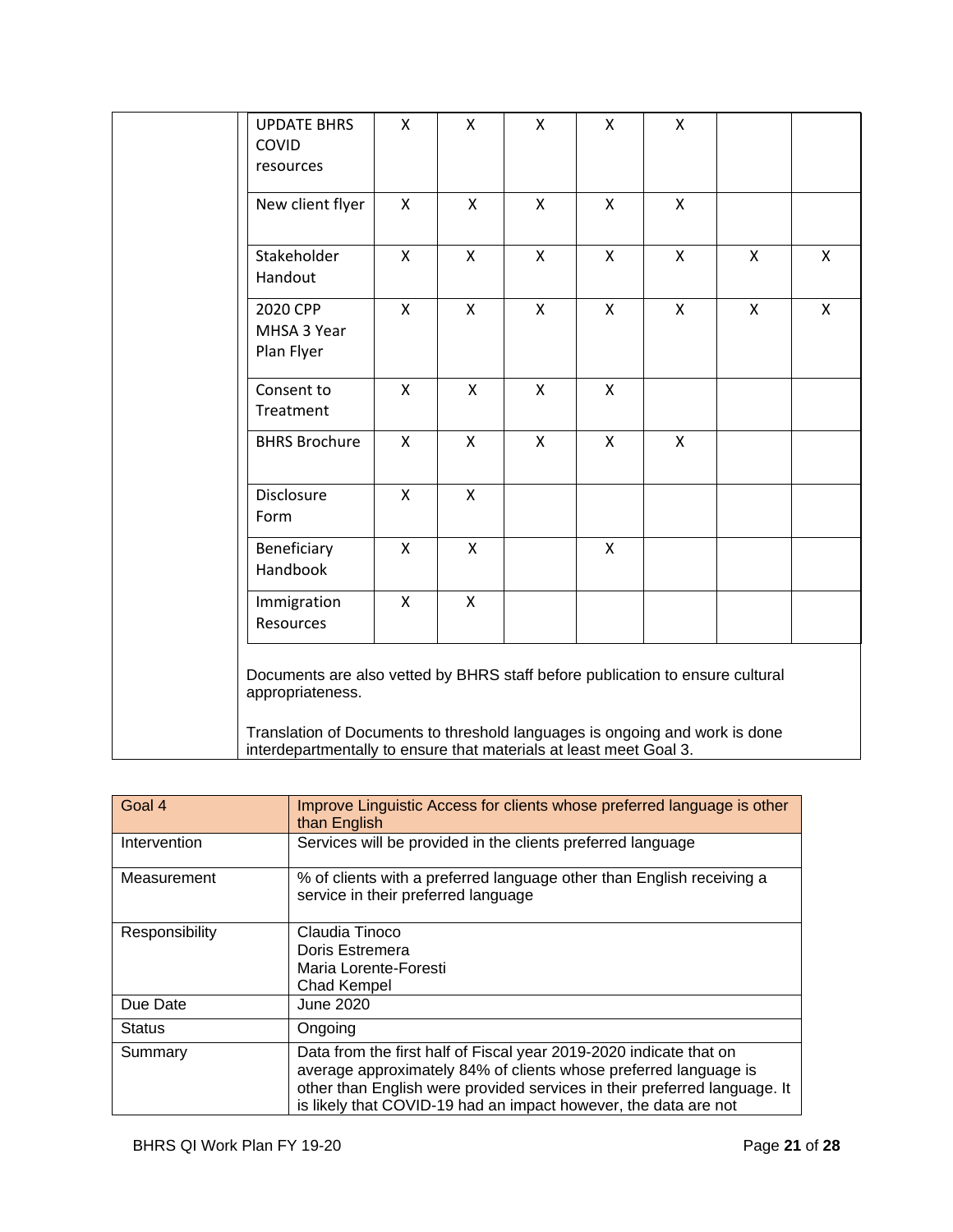|                | currently available. We also do not have data on clients who refuse<br>interpreter services either due to symptomatology, preferred interpreter<br>not being available, etc.                                                                                                                                                                                                                                                                                                                                                                                                                                                                                                                                                                                                                                                                                                                                                                                                                                                                                                                                                                                                                                                                                                                                                                                                                                                                               |
|----------------|------------------------------------------------------------------------------------------------------------------------------------------------------------------------------------------------------------------------------------------------------------------------------------------------------------------------------------------------------------------------------------------------------------------------------------------------------------------------------------------------------------------------------------------------------------------------------------------------------------------------------------------------------------------------------------------------------------------------------------------------------------------------------------------------------------------------------------------------------------------------------------------------------------------------------------------------------------------------------------------------------------------------------------------------------------------------------------------------------------------------------------------------------------------------------------------------------------------------------------------------------------------------------------------------------------------------------------------------------------------------------------------------------------------------------------------------------------|
|                |                                                                                                                                                                                                                                                                                                                                                                                                                                                                                                                                                                                                                                                                                                                                                                                                                                                                                                                                                                                                                                                                                                                                                                                                                                                                                                                                                                                                                                                            |
| Goal 5         | Enhance Understanding and Use of Cultural Humility as an effective<br>practice when working with diverse populations.                                                                                                                                                                                                                                                                                                                                                                                                                                                                                                                                                                                                                                                                                                                                                                                                                                                                                                                                                                                                                                                                                                                                                                                                                                                                                                                                      |
| Intervention   | All staff will complete mandatory training on cultural humility                                                                                                                                                                                                                                                                                                                                                                                                                                                                                                                                                                                                                                                                                                                                                                                                                                                                                                                                                                                                                                                                                                                                                                                                                                                                                                                                                                                            |
| Measurement    | 65% of staff will complete the Cultural Humility training.                                                                                                                                                                                                                                                                                                                                                                                                                                                                                                                                                                                                                                                                                                                                                                                                                                                                                                                                                                                                                                                                                                                                                                                                                                                                                                                                                                                                 |
| Responsibility | Claudia Tinoco<br>Doris Estremera<br><b>Erica Britton</b>                                                                                                                                                                                                                                                                                                                                                                                                                                                                                                                                                                                                                                                                                                                                                                                                                                                                                                                                                                                                                                                                                                                                                                                                                                                                                                                                                                                                  |
| Due Date       | Due June 30, 2019                                                                                                                                                                                                                                                                                                                                                                                                                                                                                                                                                                                                                                                                                                                                                                                                                                                                                                                                                                                                                                                                                                                                                                                                                                                                                                                                                                                                                                          |
| <b>Status</b>  | Ongoing                                                                                                                                                                                                                                                                                                                                                                                                                                                                                                                                                                                                                                                                                                                                                                                                                                                                                                                                                                                                                                                                                                                                                                                                                                                                                                                                                                                                                                                    |
| Summary        | To date BHRS has offered 27 foundational Cultural Humility courses<br>from a variety of trainers including Dr. Melanie Tervalon and BHRS<br>Staff and Partners who participate as part of the training cohort.<br>Currently, there are 507 active BHRS Staff in LMS. As of June 26 <sup>th</sup><br>2020, 176 BHRS staff or 34% had taken a foundational Cultural<br>Humility course. This number does not include BHRS Staff who may<br>have taken Cultural Humility related course (eg Becoming Visible:<br>Using Cultural Humility in Asking SOGI questions).<br>There are some barriers impacting this ongoing goal. Due to<br>the content, the course in offered primarily in person and the course is<br>limited to 40 people. The course has been offered, primarily, in-<br>person. For this fiscal year, the Shelter-in-place related to the COVID-<br>19 pandemic severely impacted the delivery of this course. Due to the<br>content of the course, it has not been offered virtually and did not<br>have an established virtual curriculum. Additionally, the number of<br>Cultural Humility Cohort trainers has greatly diminished due to BHRS<br>turnover. However, changes have been implemented during this fiscal<br>year. Specifically, the Cohort has consulted with Dr. Tervalon<br>regarding creating and standardizing a virtual version of the training.<br>Several new BHRS staff have been trained in the delivery of the model. |

| Goal 6         | Monitor data collection guidelines regarding sexual orientation and<br>gender identity (SOGI)                                                                                                                    |
|----------------|------------------------------------------------------------------------------------------------------------------------------------------------------------------------------------------------------------------|
| Intervention   | • All clients to be assessed for their sexual orientation and gender<br>identity All staff with direct client contact will appropriately ask client's<br>sexual orientation and gender identity questions (SOGI) |
| Measurement    | • # of completed SOGI questions in Avatar assessments. Separate by<br>contract agencies and county programs<br>$\bullet$ Baseline =                                                                              |
| Responsibility | Claudia Tinoco<br>Doris Estremera<br>Erica Britton<br>Maria Lorente-Foresti                                                                                                                                      |
| Due Date       | June 2020                                                                                                                                                                                                        |
| <b>Status</b>  | Partially completed.                                                                                                                                                                                             |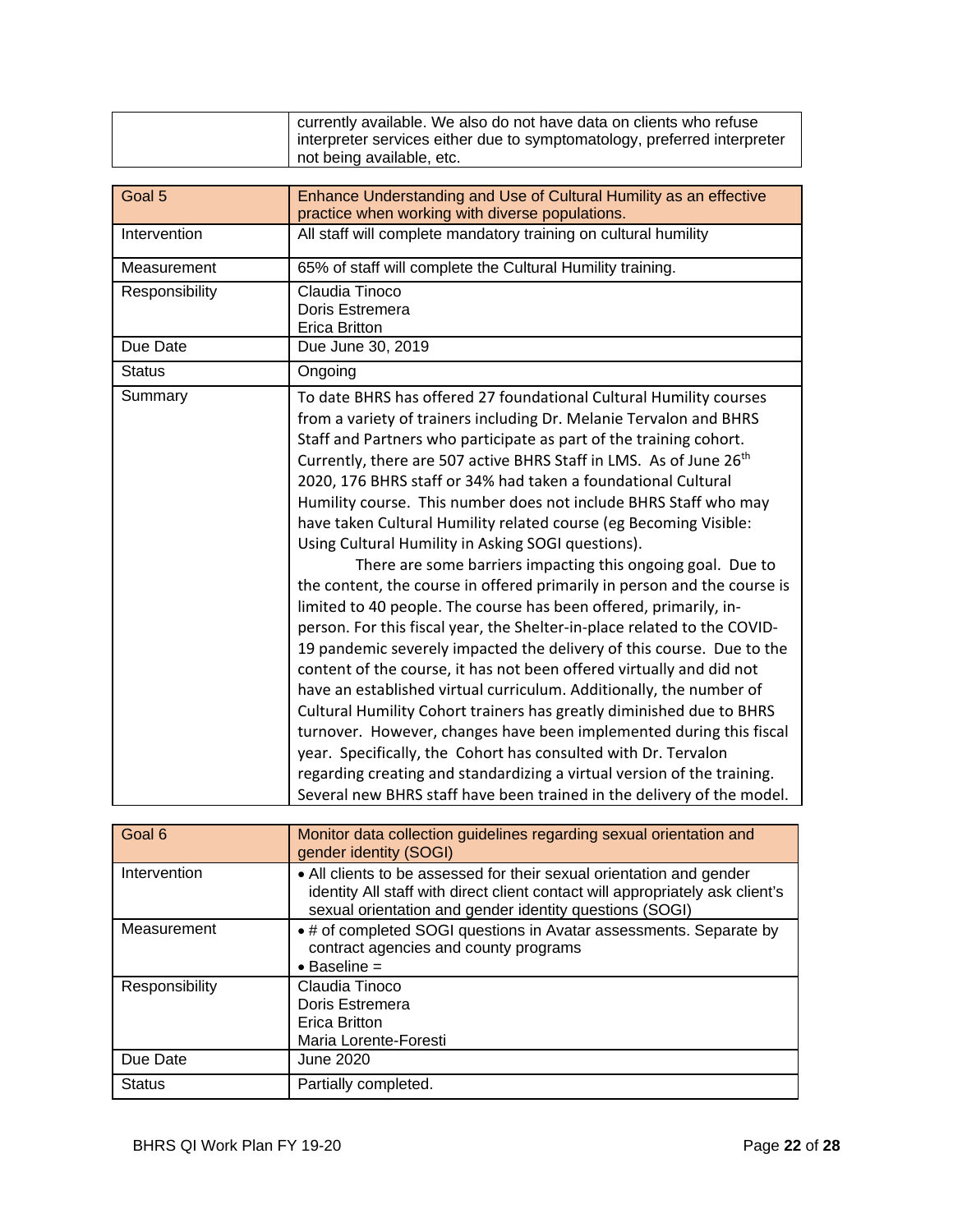| Summary | SOGI questions are now a required part of all BHRS assessments and |
|---------|--------------------------------------------------------------------|
|         | are required fields to be filled out when a clinician completes an |
|         | assessment on a client. SOGI questions are now deployed throughout |
|         | our BHRS system.                                                   |

## 7. DMC-ODS Pilot

| Goal 1         | Increase offender access to SUD care post release at re-entry to the<br>community |
|----------------|-----------------------------------------------------------------------------------|
| Intervention   | • Continue training criminal Justice partners.                                    |
|                | • Complete ASAM Evaluations of in-custody clients upon request.                   |
|                | • Link clients to appropriate level of care post release                          |
| Measurement    | • % of ASAM in-custody evaluation completed                                       |
|                | • % of inmates released to the appropriate level of care                          |
| Responsibility | Mary Fullerton                                                                    |
|                | Eliseo Amezcua                                                                    |
|                | Clara Boyden                                                                      |
| Due Date       | June 2020                                                                         |
| <b>Status</b>  | discontinued                                                                      |
| Summary        | FY 19/20 continued implementation intervention related to FY17/18 PIP.            |
|                | Data for this goal not pulled at year-end due to severe staffing shortage         |
|                | impacted by COVID reassignments, hiring freeze, multiple staff on medical         |
|                | leaves. This intervention is not part of standard business process and will       |
|                | be discontinued for FY 20/21.                                                     |

| Goal 2         | Increase number of clients discharged from residential detox services with<br>a referral to the appropriate level of care based ASAM criteria and who are<br>subsequently admitted follow-up care.                                                                                                                                                                                                                                                                                                                                                                                                                                                                                      |
|----------------|-----------------------------------------------------------------------------------------------------------------------------------------------------------------------------------------------------------------------------------------------------------------------------------------------------------------------------------------------------------------------------------------------------------------------------------------------------------------------------------------------------------------------------------------------------------------------------------------------------------------------------------------------------------------------------------------|
| Intervention   | • AOD care coordinator will complete and ASAM evaluation and treatment<br>referral.<br>• Coordinate the discharge and subsequent admission to the next<br>recommended level of care.                                                                                                                                                                                                                                                                                                                                                                                                                                                                                                    |
| Measurement    | • % of clients with a referral (ASAM level of care) prior to discharge from<br>detox services. # of referral/# of discharges<br>. % of clients being admitted to a subsequent follow up<br>appointment/treatment with 7 days of discharge<br>• % of clients re-admitted to detox within 30 days<br>Baseline: Calendar Year 2018:<br>710 discharges occurred from Palm Avenue (AD413601) between<br>1/1/2018 and 12/31/2018<br>456 of the 710 Palm Ave discharges (64%) received a first service<br>within 7 days of discharge.<br>73% of discharges received first service within the first 14 days.<br>79% of discharges received first service within the first 30 days.<br>$\bullet$ |
| Responsibility | Clara Boyden<br>Eliseo Amezcua<br>Giovanna Bonds                                                                                                                                                                                                                                                                                                                                                                                                                                                                                                                                                                                                                                        |
| Due Date       | June 2020                                                                                                                                                                                                                                                                                                                                                                                                                                                                                                                                                                                                                                                                               |
| <b>Status</b>  | Continue                                                                                                                                                                                                                                                                                                                                                                                                                                                                                                                                                                                                                                                                                |
| Summary        | Calendar Year 2019 data                                                                                                                                                                                                                                                                                                                                                                                                                                                                                                                                                                                                                                                                 |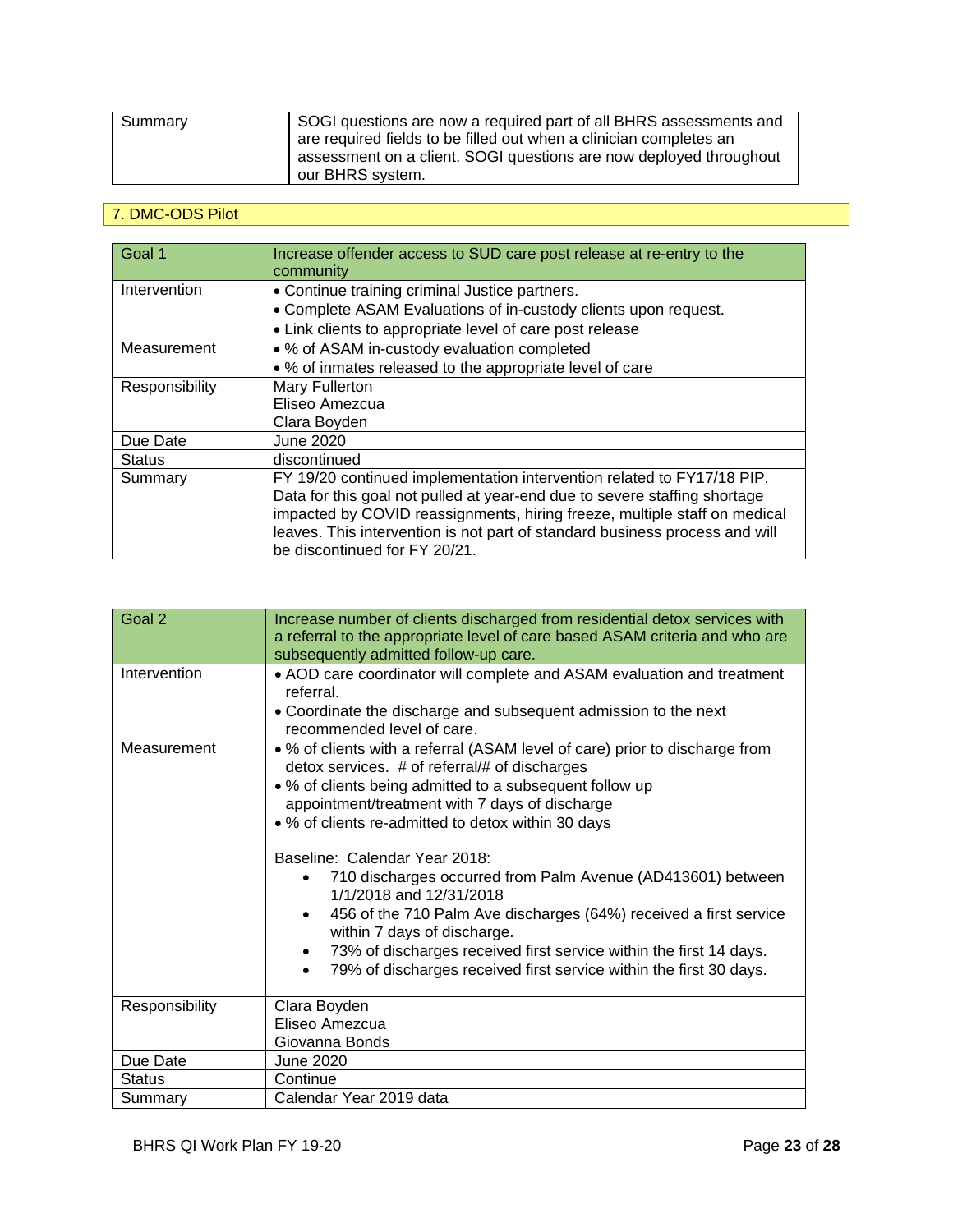| $\bullet$<br>$\bullet$<br>۰<br>$\bullet$ | 400 discharges occurred from Palm Avenue (AD413601) between<br>1/1/2019 and 12/31/2019<br>• 280 of the 400 Palm Ave discharges (70%) received a first service<br>within 7 days of discharge<br>75% of discharges received first service within the first 14 days.<br>80% of discharges received first service within the first 30 days.<br>FY 19/20 year end data for this goal not pulled at year-end due to<br>severe staffing shortage impacted by COVID reassignments, hiring<br>freeze, multiple staff on medical leaves. |
|------------------------------------------|--------------------------------------------------------------------------------------------------------------------------------------------------------------------------------------------------------------------------------------------------------------------------------------------------------------------------------------------------------------------------------------------------------------------------------------------------------------------------------------------------------------------------------|
|------------------------------------------|--------------------------------------------------------------------------------------------------------------------------------------------------------------------------------------------------------------------------------------------------------------------------------------------------------------------------------------------------------------------------------------------------------------------------------------------------------------------------------------------------------------------------------|

| Goal 3         | Increase treatment provider compliance with DMC-ODS documentation<br>regulations.                                                                                                                                                                                                                                                                                                                             |
|----------------|---------------------------------------------------------------------------------------------------------------------------------------------------------------------------------------------------------------------------------------------------------------------------------------------------------------------------------------------------------------------------------------------------------------|
| Intervention   | • Design and implement a plan for County review of SUD treatment<br>provider Medi-Cal beneficiary charts.<br>• Develop an audit tool and protocols in for chart audits conjunction with<br>QM.<br>• Pilot Audit with each of the DMC-ODS providers                                                                                                                                                            |
| Measurement    | # of charts reviewed for each DMC-ODS providers                                                                                                                                                                                                                                                                                                                                                               |
| Responsibility | Diana Hill<br>Christine O'Kelly                                                                                                                                                                                                                                                                                                                                                                               |
| Due Date       | June 2020                                                                                                                                                                                                                                                                                                                                                                                                     |
| <b>Status</b>  | Not met                                                                                                                                                                                                                                                                                                                                                                                                       |
| Summary        | This goal was not completed due to the pandemic restrictions and. Our<br>monitoring tools developed to address DMC-ODS documentation<br>requirements. Paper chart audits could not occur after March 2020 due to<br>COVID shelter in place. Data for this goal not pulled at year-end due to<br>severe staffing shortage impacted by COVID reassignments, hiring freeze,<br>multiple staff on medical leaves. |

| Goal 4         | Ensure timely access to NRT/OTP.                                           |
|----------------|----------------------------------------------------------------------------|
| Intervention   | NRT providers will monitor and track timely access to services, from the   |
|                | time of first request to the time of first appointment                     |
| Measurement    | % of clients admitted to treatment within 24 hours of making a request     |
|                | for Narcotic Replacement Therapy (NRT.)                                    |
|                | County Target is 95%.<br>$\circ$                                           |
|                | FY 17-18 is 93%                                                            |
|                | FY 18/19 is 90%                                                            |
|                | % of clients who received first service within 3 days of request (State    |
|                | Standard) - establish baseline.                                            |
| Responsibility | Diana Hill                                                                 |
| Due Date       | June 2020                                                                  |
| <b>Status</b>  | <b>Revised</b>                                                             |
| Summary        | In FY 19/20, 88.2 % of clients who requested admission to our NRT          |
|                | program were admitted within 24 hours of making their request. Reporting   |
|                | not developed for measurement of three day standard due to COVID           |
|                | assignments, Avatar SUD ReStart rollout delays, and severe staff shortage. |

| complies with DMC-ODS STC requirements around Evidenced-Based<br>Practices (EBPs.) | Develop and Implement a Training Plan for provider direct service staff that | Goal 5 |
|------------------------------------------------------------------------------------|------------------------------------------------------------------------------|--------|
|------------------------------------------------------------------------------------|------------------------------------------------------------------------------|--------|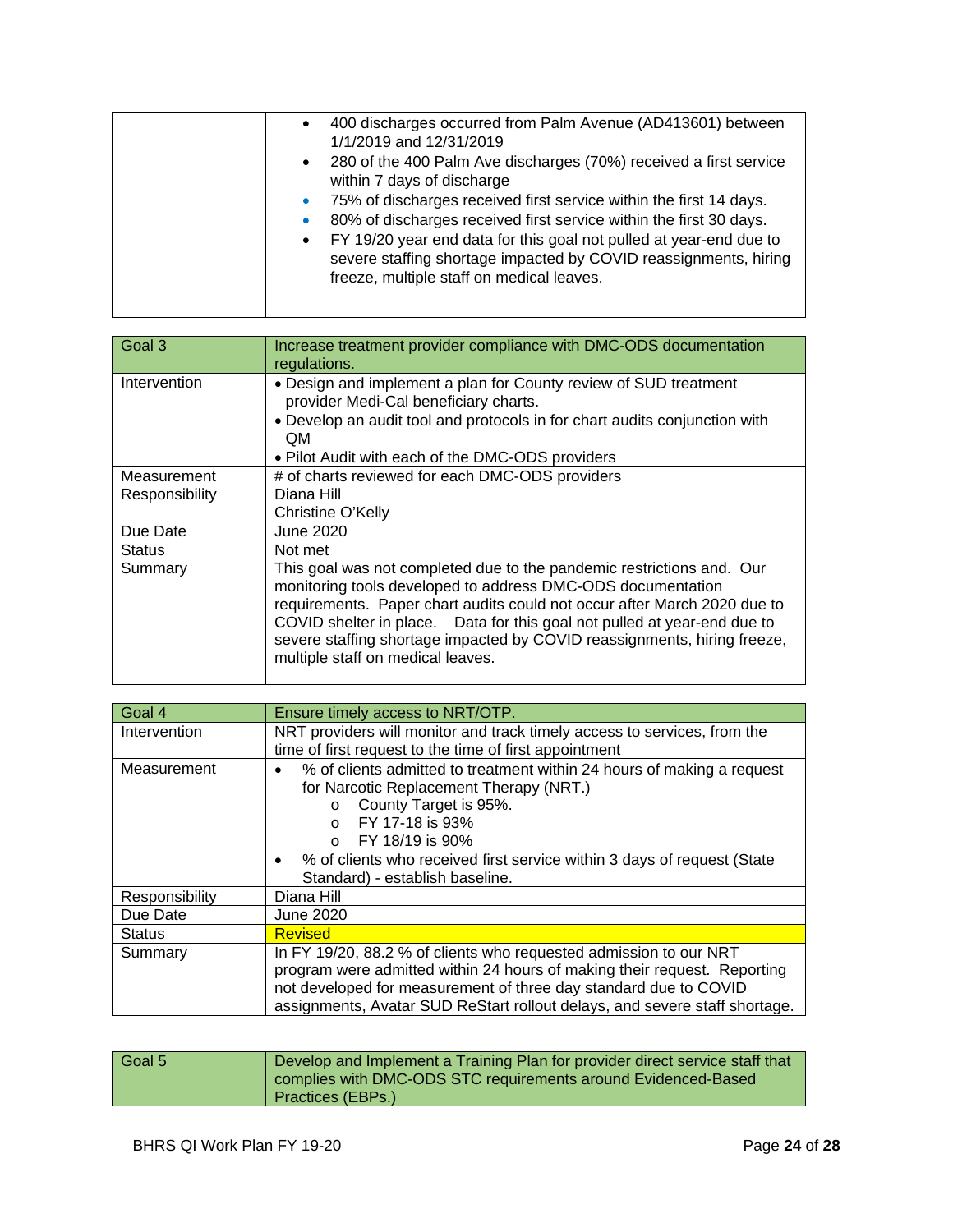| Intervention   | • Review BHRS Standards of Care (SOC,) DMC-ODS Special Terms and<br>Conditions (STC,) the Intergovernmental Agreement<br>. Develop of a Training Plan that incorporates Evidenced-Based Practices.<br>• Implement training plan |
|----------------|---------------------------------------------------------------------------------------------------------------------------------------------------------------------------------------------------------------------------------|
| Measurement    | • Completion of the training plan protocol                                                                                                                                                                                      |
|                | • # of trainings offered                                                                                                                                                                                                        |
| Responsibility | Diana Hill                                                                                                                                                                                                                      |
|                | Kathy Reyes                                                                                                                                                                                                                     |
| Due Date       | <b>June 2020</b>                                                                                                                                                                                                                |
| <b>Status</b>  | Continue (Delayed due to COVID-19 health Emergency)                                                                                                                                                                             |
| Summary        | This goal was not able to be worked on due to pandemic restrictions and                                                                                                                                                         |
|                | due to severe staffing shortage impacted by COVID reassignments, hiring                                                                                                                                                         |
|                | freeze, and multiple staff on long term medical leaves.                                                                                                                                                                         |
|                |                                                                                                                                                                                                                                 |

| Goal 6         | 80% of all provider direct service staff will be trained in at least 2<br>Evidenced-Based Practices as identified in the DMC-ODS STCs.                                                                                                                                                                                              |
|----------------|-------------------------------------------------------------------------------------------------------------------------------------------------------------------------------------------------------------------------------------------------------------------------------------------------------------------------------------|
| Intervention   | • Implement Training Plan for provider clinicians, counseling and<br>supervisory staff.<br>• Conduct personnel file reviews to confirm evidence of training on at least<br>2 EBPs.<br>• Explore with BHRS Workforce Education and Training Coordinator and<br>with Providers possible methods to improve access and compliance with |
|                | EBP training requirements.                                                                                                                                                                                                                                                                                                          |
| Measurement    | • % of all provider clinicians, counseling staff, and supervisors will be<br>trained in at least 2 EBPs.<br>• FY 18-19 performance is 28%                                                                                                                                                                                           |
| Responsibility | Diana Hill<br>Christine O'Kelly<br>Kathy Reyes<br>Erica Britton                                                                                                                                                                                                                                                                     |
| Due Date       | June 2020                                                                                                                                                                                                                                                                                                                           |
| <b>Status</b>  | Continue (Delayed due to COVID-19 health Emergency)                                                                                                                                                                                                                                                                                 |
| Summary        | This goal was not able to be worked on due to pandemic restrictions and<br>limited staff resources due to severe staffing shortage impacted by COVID<br>reassignments, hiring freeze, multiple staff on extended medical leaves.                                                                                                    |

| Goal 7         | 80% All provider Licensed Practitioners of the Healing Arts (LPHA)<br>clinicians will receive at least 5 hours of Addiction Medicine Training<br>annually.                                                                       |
|----------------|----------------------------------------------------------------------------------------------------------------------------------------------------------------------------------------------------------------------------------|
| Intervention   | Implement a Training Plan for provider clinicians.                                                                                                                                                                               |
| Measurement    | • % of all provider LPHA clinicians will receive at least 5 hours of addiction<br>medicine training annually.<br>· FY 17/18 baseline is 35%.<br>• FY 18/19 = 55%.                                                                |
| Responsibility | Diana Hill<br>Christine O'Kelly                                                                                                                                                                                                  |
| Due Date       | June 2020                                                                                                                                                                                                                        |
| <b>Status</b>  | Continue (Delayed due to COVID-19 health Emergency)                                                                                                                                                                              |
| Summary        | This goal was not able to be worked on due to pandemic restrictions and<br>limited staff resources due to severe staffing shortage impacted by COVID<br>reassignments, hiring freeze, multiple staff on extended medical leaves. |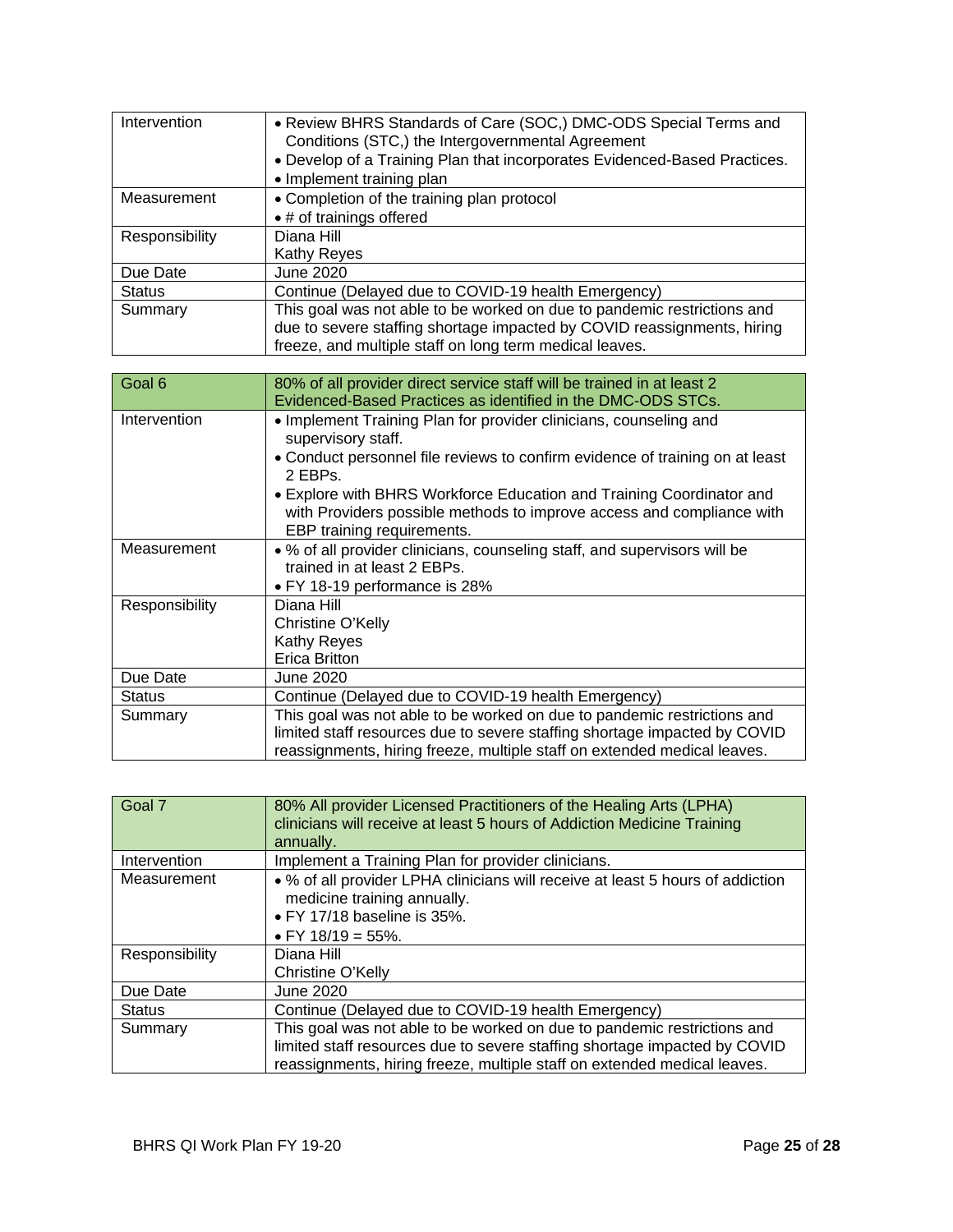| Goal 8         | Create reports needed to monitor and evaluate DMC-ODS in relation to<br>established performance measures and standards                                                                                                                                                                                                                                                                                     |
|----------------|------------------------------------------------------------------------------------------------------------------------------------------------------------------------------------------------------------------------------------------------------------------------------------------------------------------------------------------------------------------------------------------------------------|
| Intervention   | • Identify needed data points for report generation                                                                                                                                                                                                                                                                                                                                                        |
|                | • Analyze gap between data needs and data points available.                                                                                                                                                                                                                                                                                                                                                |
|                | • Develop new data points as needed                                                                                                                                                                                                                                                                                                                                                                        |
|                | • Identify reports needed                                                                                                                                                                                                                                                                                                                                                                                  |
| Measurement    | • # of reports developed that meet reporting requirement for DMC-ODS                                                                                                                                                                                                                                                                                                                                       |
| Responsibility | Clara Boyden                                                                                                                                                                                                                                                                                                                                                                                               |
|                | Diana Hill                                                                                                                                                                                                                                                                                                                                                                                                 |
|                | Kim Pijma (contract monitor)                                                                                                                                                                                                                                                                                                                                                                               |
|                | Dave Williams                                                                                                                                                                                                                                                                                                                                                                                              |
| Due Date       | June, 2020                                                                                                                                                                                                                                                                                                                                                                                                 |
| <b>Status</b>  | Implementation delayed                                                                                                                                                                                                                                                                                                                                                                                     |
| Summary        | An analysis of reports needed for ODS was developed and submitted.<br>Avatar EHR expansion (SUD ReStart) and rollout was delayed by<br>approximately nine months due to COVID. Report development was<br>subsequently delayed in part due to Avatar delays, due to severe staffing<br>shortages throughout the year, and because of redirection of technical<br>resources to COVID response and reporting. |

| Goal 9         | BHRS will track time from first request to first appointment for Outpatient<br>SUD and Opioid Treatment Programs.                                                                                                                                                                                                                                                                |
|----------------|----------------------------------------------------------------------------------------------------------------------------------------------------------------------------------------------------------------------------------------------------------------------------------------------------------------------------------------------------------------------------------|
| Intervention   | . Develop a Process to capture and analyze timeliness data for:<br>Outpatient SUD services (excl. Opioid Treatment Programs)<br>$\circ$<br><b>Opioid Treatment Programs</b><br>$\circ$<br>. Include data for BHRS programs and contractor agencies serving DMC-<br><b>ODS</b> clients<br>• Analyze and report timeliness data annually with NACT Submission on<br>April 1, 2020. |
| Measurement    | • % of client's receiving an Outpatient SUD Service within 10 days from<br>request to first appointment.<br>• % of clients starting an Opioid Treatment Programs within 3 days from<br>request to first appointment.                                                                                                                                                             |
| Responsibility | Chad Kempel<br>Clara Boyden                                                                                                                                                                                                                                                                                                                                                      |
| Due Date       | April 1, 2020                                                                                                                                                                                                                                                                                                                                                                    |
| <b>Status</b>  | Implementation delayed                                                                                                                                                                                                                                                                                                                                                           |
| Summary        | This goal is in the process of being completed A referral tracking process<br>was created in Avatar that all of BHRS contracted SUD treatment providers<br>are being trained on. Estimated training completion timeline is April 2021;<br>after that, timeliness data will be able to be tracked.                                                                                |

| Goal 10      | Create and implement after-hours access policies and procedures                                                                                                                                                                                                                  |
|--------------|----------------------------------------------------------------------------------------------------------------------------------------------------------------------------------------------------------------------------------------------------------------------------------|
| Intervention | • Research requirements to meet standard<br>• Convene BHRS QI staff representative, DMC ODS staff and providers to<br>develop a policy and procedures to ensure after-hours access to care is<br>available.<br>• Implement policy and monitoring process for after-hours access. |
| Measurement  | Copy of approved policy and procedures                                                                                                                                                                                                                                           |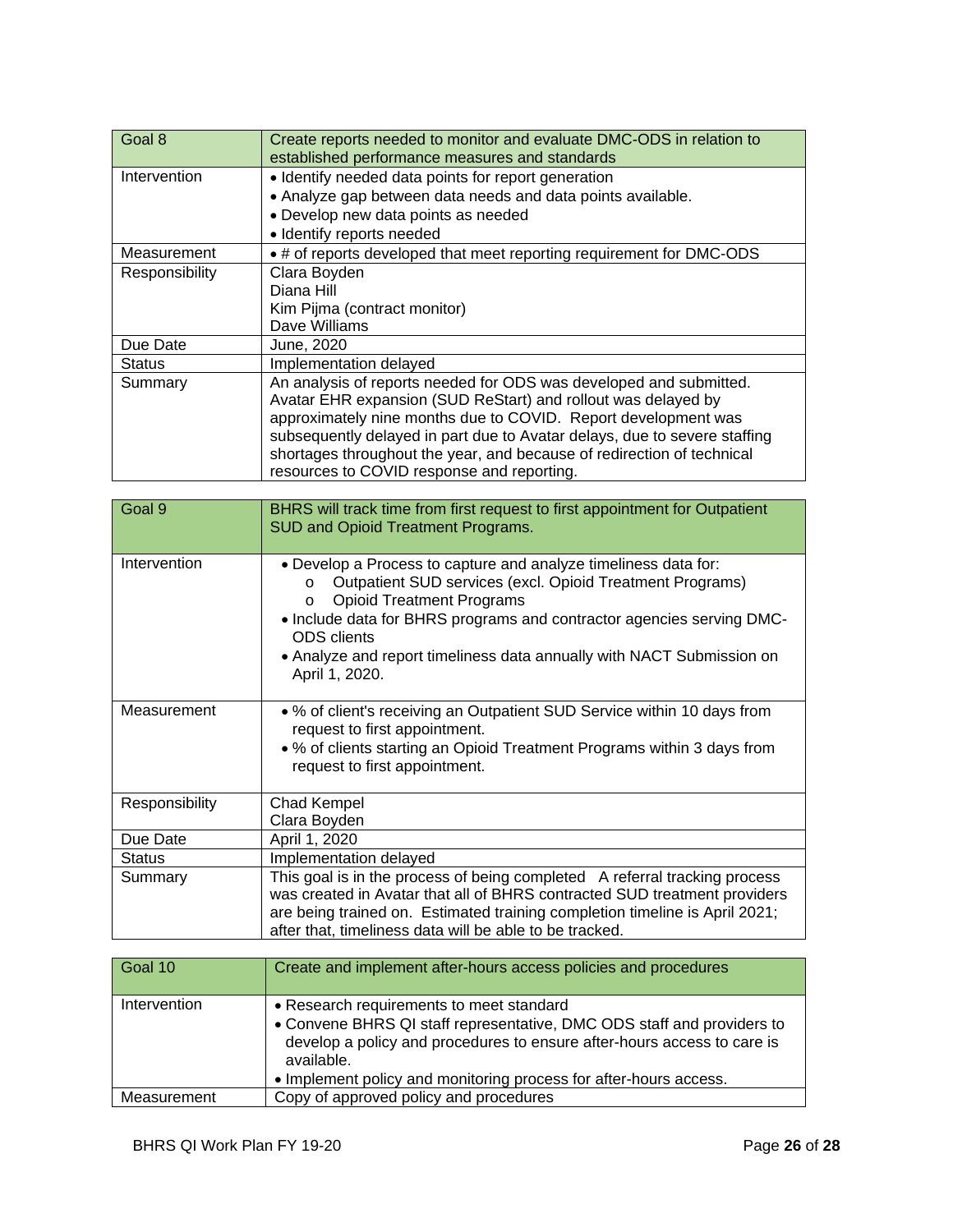| Responsibility | Diana Hill                                                                                                                                   |
|----------------|----------------------------------------------------------------------------------------------------------------------------------------------|
|                | Ingall Bull                                                                                                                                  |
|                | Clara Boyden                                                                                                                                 |
| Due Date       | June 2020                                                                                                                                    |
| <b>Status</b>  | <b>Partially Completed</b>                                                                                                                   |
| Summary        | A collaboration among Optum after hours contract counties Marin, Contra<br>Costa, Sonoma, and San Mateo County met several times to create a |
|                | uniform tool, standards, and processes for Optum. Demands of the                                                                             |
|                | pandemic and staffing shortages prevented the completion of this goal.                                                                       |